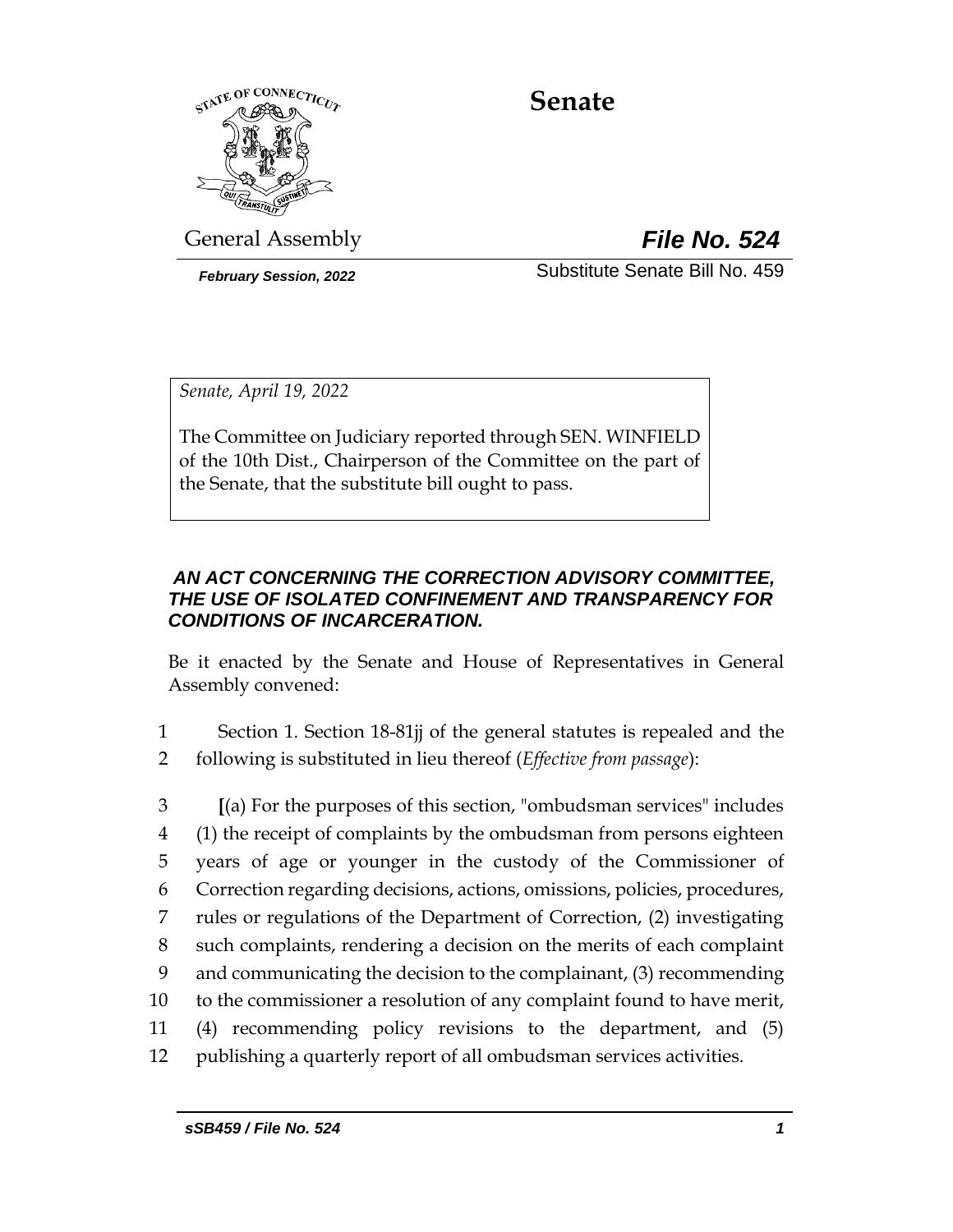(b) The Commissioner of Correction shall hire a person to provide ombudsman services and shall annually report the name of such person to the joint standing committee of the General Assembly having cognizance of matters relating to the Department of Correction in accordance with the provisions of section 11-4a. In addition to the executive assistant positions authorized under subdivision (10) of section 5-198, the commissioner may hire an executive assistant to carry out the duties of this section.

 (c) Prior to any person eighteen years of age or younger in the custody 22 of the Commissioner of Correction obtaining ombudsman services, such person shall have reasonably pursued a resolution of the complaint through any existing internal grievance of appellate procedures of the Department of Correction.

26 (d) All oral and written communications, and records relating to such communications between a person eighteen years of age or younger in 28 the custody of the Commissioner of Correction and the ombudsman or a member of the ombudsman's staff, including, but not limited to, the identity of a complainant, the details of a complaint and the investigative findings and conclusions of the ombudsman shall be confidential and shall not be disclosed without the consent of the person, except that the ombudsman may disclose without the consent of the person (1) such communications or records as may be necessary for the ombudsman to conduct an investigation and support any recommendations the ombudsman may make, or (2) the formal disposition of a person's complaint when requested in writing by a court that is hearing such person's application for a writ of habeas corpus that was filed subsequent to an adverse finding by the ombudsman on such person's complaint.

 (e) Notwithstanding the provisions of subsection (d) of this section, whenever in the course of providing ombudsman services, the ombudsman or a member of the ombudsman's staff becomes aware of the commission or planned commission of a criminal act or a threat to the health and safety of any person or the security of a correctional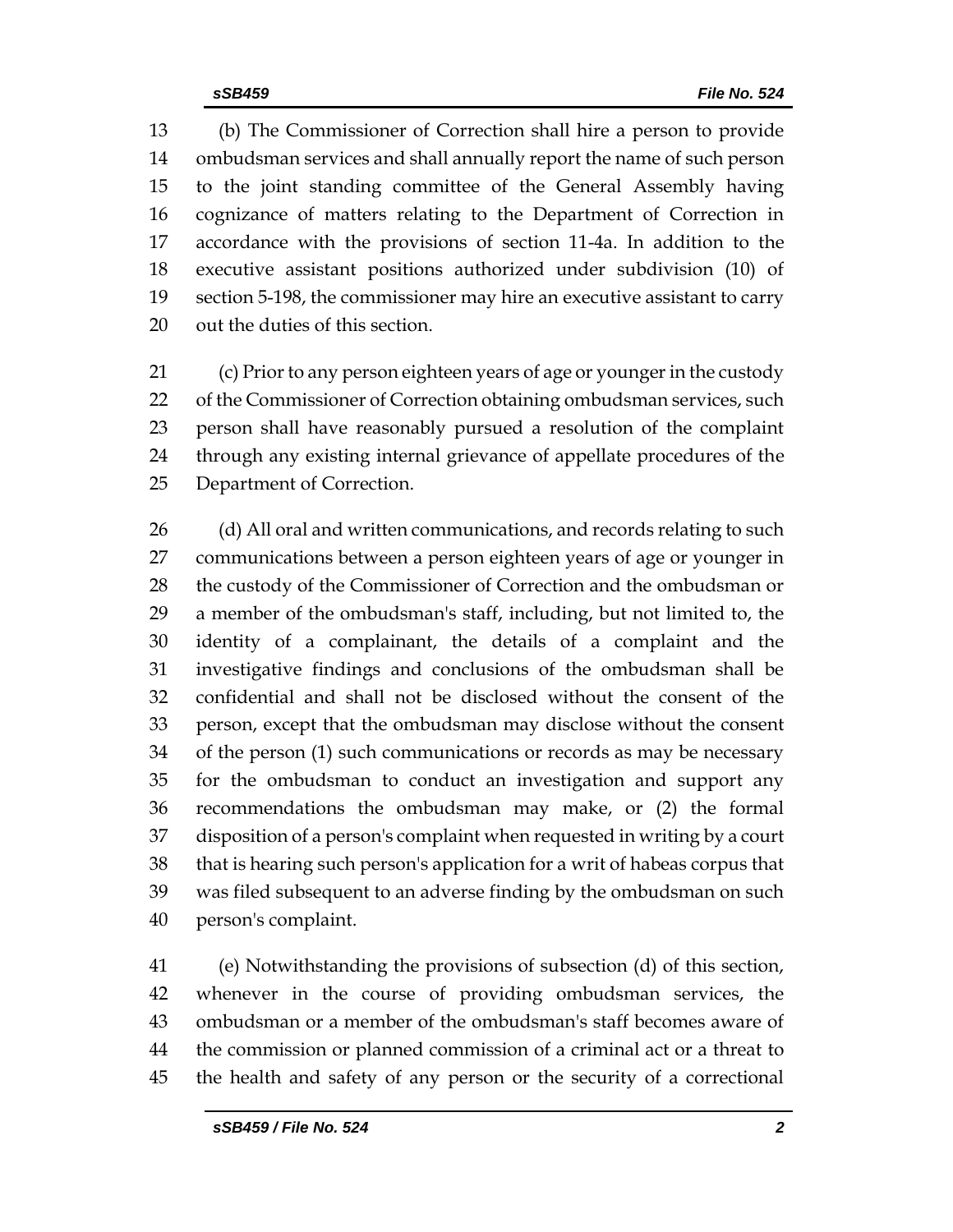| 46<br>47<br>48 | facility, the ombudsman shall notify the Commissioner of Correction or<br>a facility administrator of such act or threat and the nature and target of<br>the act or threat. |
|----------------|-----------------------------------------------------------------------------------------------------------------------------------------------------------------------------|
| 49             | (f) If the Commissioner of Correction has a reasonable belief that a                                                                                                        |
| 50             | person eighteen years of age or younger in the custody of the                                                                                                               |
| 51             | commissioner has made or provided to the ombudsman an oral or                                                                                                               |
| 52             | written communication concerning a safety or security threat within the                                                                                                     |
| 53             | Department of Correction or directed against an employee of the                                                                                                             |
| 54             | department, the ombudsman shall provide to the commissioner all oral                                                                                                        |
| 55             | or written communications relevant to such threat.]                                                                                                                         |
| 56             | (a) There is established the Correction Advisory Committee that shall                                                                                                       |
| 57             | consist of nine members. Such members shall be appointed as follows:                                                                                                        |
| 58             | (1) One who is directly impacted, appointed by the Senate                                                                                                                   |
| 59             | chairperson of the joint standing committee of the General Assembly                                                                                                         |
| 60             | having cognizance of matters relating to the Department of Correction;                                                                                                      |
| 61             | (2) One who has expertise in law, specifically the rights of                                                                                                                |
| 62             | incarcerated persons, appointed by the House chairperson of the joint                                                                                                       |
| 63             | standing committee of the General Assembly having cognizance of                                                                                                             |
| 64             | matters relating to the Department of Correction;                                                                                                                           |
| 65             | (3) One who has a demonstrated interest in advancing the rights and                                                                                                         |
| 66             | welfare of incarcerated persons, appointed by the president pro tempore                                                                                                     |
| 67             | of the Senate;                                                                                                                                                              |
| 68             | (4) One who has a demonstrated interest in advancing the rights and                                                                                                         |
| 69             | welfare of incarcerated persons, appointed by the speaker of the House                                                                                                      |
| 70             | of Representatives;                                                                                                                                                         |
| 71             | (5) One who has expertise in the provision of mental health care to                                                                                                         |
| 72             | incarcerated persons or formerly incarcerated persons, appointed by the                                                                                                     |
| 73             | minority leader of the Senate;                                                                                                                                              |
| 74             | (6) One who has expertise in the provision of medical care to                                                                                                               |
| 75             | incarcerated persons or formerly incarcerated persons, appointed by the                                                                                                     |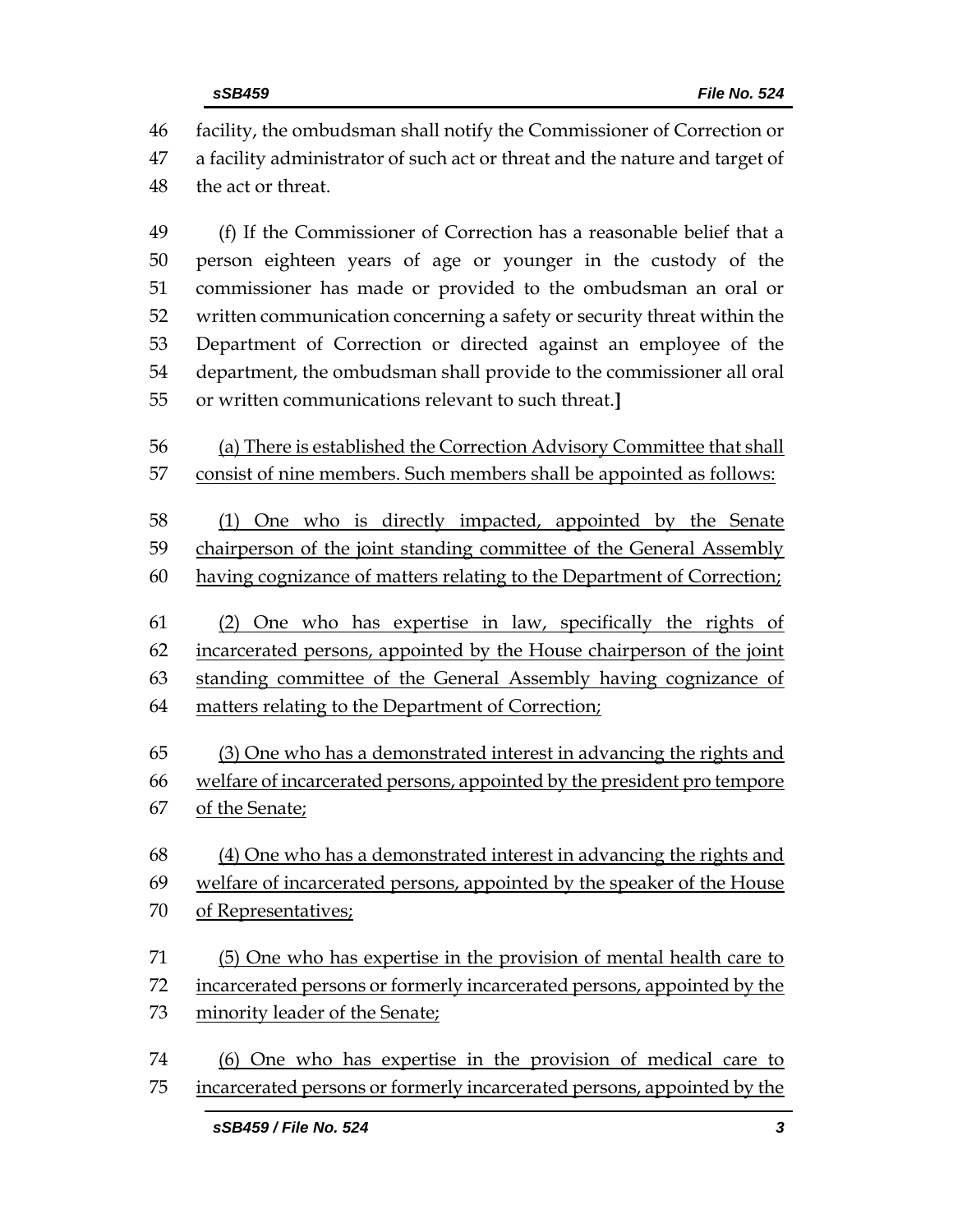|     | sSB459<br>File No. 524                                                     |
|-----|----------------------------------------------------------------------------|
| 76  | minority leader of the House of Representatives; and                       |
| 77  | (7) Three who are appointed by the Governor, one of whom has               |
| 78  | expertise in corrections and two of whom are directly impacted.            |
|     |                                                                            |
| 79  | (b) For purposes of subsection (a) of this section, "directly impacted"    |
| 80  | means (1) a person who was previously incarcerated within a facility       |
| 81  | operated by the department and is no longer under probation or any         |
| 82  | supervision by the department, or (2) a family member of a person          |
| 83  | described in subdivision (1) of this subsection or of a person who is in   |
| 84  | the custody of the Commissioner of Correction.                             |
| 85  | (c) All appointments to the committee, including vacancy                   |
| 86  | appointments which shall be filled by the appointing authority having      |
| 87  | the power to make the original appointment, shall be made as follows:      |
|     |                                                                            |
| 88  | (1) Not later than thirty days after the effective date of this section or |
| 89  | after any vacancy, each appointing authority or any such authority         |
| 90  | filling a vacancy shall submit a letter designating such authority's       |
| 91  | appointment or appointments to the joint standing committee of the         |
| 92  | General Assembly having cognizance of matters relating to the              |
| 93  | Department of Correction. Such joint standing committee shall post         |
| 94  | such letters on its Internet web site. The Senate and House chairpersons   |
| 95  | of such joint standing committee shall schedule a public hearing of such   |
| 96  | proposed appointments to be conducted not later than forty days after      |
| 97  | the effective date of this section, or ten days after the submission of a  |
| 98  | letter in the case of a vacancy.                                           |
| 99  | (2) After such hearing, each appointing authority shall confirm or         |
| 100 | withdraw such authority's appointment or appointments. Any                 |
| 101 | appointing authority who withdraws an appointment shall, not later         |
| 102 | than ten days after such withdrawal, submit a new letter to such joint     |
| 103 | standing committee of the General Assembly designating a different         |
| 104 | appointment or appointments, which shall initiate the hearing and          |
| 105 | approval or withdrawal process pursuant to subdivision (1) of this         |
| 106 | subsection and this subdivision for such appointment or appointments.      |
|     |                                                                            |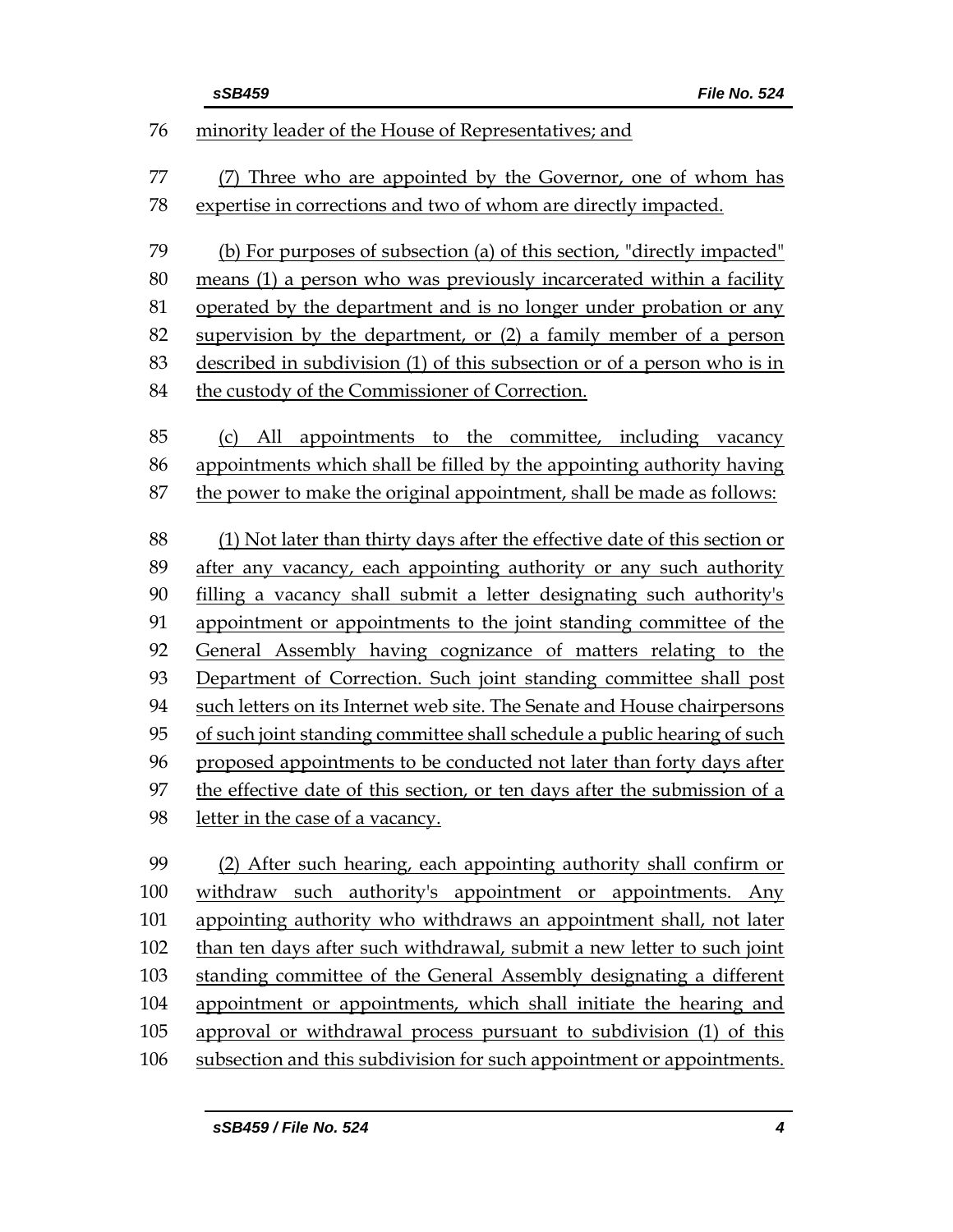| 107 | (d) The chairpersons of the Correction Advisory Committee shall be                                                                             |
|-----|------------------------------------------------------------------------------------------------------------------------------------------------|
| 108 | the members appointed pursuant to subdivisions (1) and (2) of                                                                                  |
| 109 | subsection (a) of this section. Such chairpersons shall schedule the first                                                                     |
| 110 | meeting of said committee, which shall be held not later than sixty days                                                                       |
| 111 | after the effective date of this section.                                                                                                      |
| 112 | (e) Each committee member shall serve a four-year term, except that                                                                            |
| 113 | each initial term shall run for four years from February 1, 2023. Each                                                                         |
| 114 |                                                                                                                                                |
| 115 | committee member may serve up to two terms. In the event of a vacancy<br>appointment, the member appointed to fill the vacancy shall serve the |
| 116 |                                                                                                                                                |
|     | remainder of the original member's four-year term and may be                                                                                   |
| 117 | reappointed for up to two more terms.                                                                                                          |
| 118 | (f) Each member shall serve without compensation but shall, within                                                                             |
| 119 | available appropriations, be reimbursed for necessary expenses that                                                                            |
| 120 | such member may incur through service on the Correction Advisory                                                                               |
| 121 | Committee.                                                                                                                                     |
|     |                                                                                                                                                |
| 122 | (g) Each member shall, not later than ten days after the first meeting                                                                         |
| 123 | of the Correction Advisory Committee in which such member                                                                                      |
| 124 | participates, take an oath of office to diligently and honestly administer                                                                     |
| 125 | the affairs of said committee. The oath shall be administered by a                                                                             |
| 126 | chairperson of said committee.                                                                                                                 |
| 127 | (h) A majority of the members appointed to the Correction Advisory                                                                             |
| 128 | Committee shall constitute a quorum, which shall be necessary for the                                                                          |
| 129 | committee to conduct business. A majority vote of the members present                                                                          |
| 130 | shall be required for action of the committee.                                                                                                 |
|     |                                                                                                                                                |
| 131 | (i) The state of Connecticut shall protect and hold harmless any                                                                               |
| 132 | committee member from financial loss and expense, including legal fees                                                                         |
| 133 | and costs, if any, arising out of any claim, demand or suit for damages                                                                        |
| 134 | resulting from acts or omissions committed in the discharge of the                                                                             |
| 135 | member's official duties pursuant to this section which may constitute                                                                         |
| 136 | negligence but which acts are not wanton, malicious or grossly                                                                                 |
| 137 | negligent as determined by a court of competent jurisdiction.                                                                                  |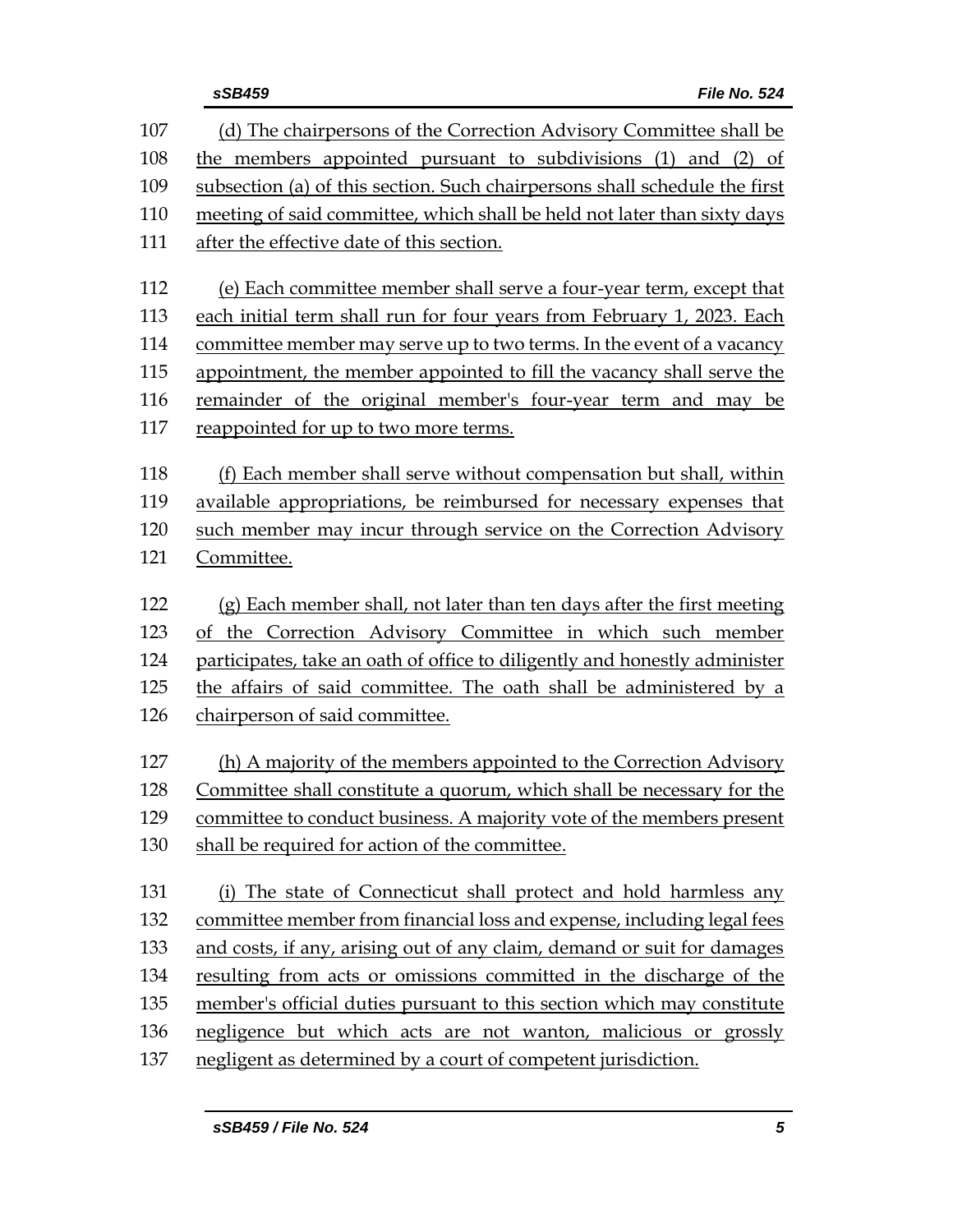|     | sSB459<br>File No. 524                                                      |
|-----|-----------------------------------------------------------------------------|
| 138 | (i) The Correction Advisory Committee shall perform the following           |
| 139 | functions:                                                                  |
| 140 | (1) Submit a list of candidates for Correction Ombuds for the               |
| 141 | Governor's consideration, pursuant to subsection (k) of this section;       |
| 142 | (2) Review the actions of the Correction Ombuds pursuant to section         |
| 143 | 2 of this act;                                                              |
| 144 | (3) Meet not less than quarterly to bring matters to the Correction         |
| 145 | Ombuds' attention and to consult on the Correction Ombuds' services,        |
| 146 | findings and recommendations; and                                           |
| 147 | (4) Convene semiannual public hearings to discuss the Correction            |
| 148 | Ombuds' services, findings and recommendations.                             |
| 149 | (k) Not later than eighty days after the effective date of this section or  |
| 150 | not later than sixty days after any vacancy in the position of Correction   |
| 151 | Ombuds, the Correction Advisory Committee shall solicit applications        |
| 152 | for such position and meet to consider and interview the most qualified     |
| 153 | candidates who are residents of this state for such position. Said          |
| 154 | committee shall select not fewer than three and not more than five of the   |
| 155 | most outstanding candidates, publish the names of such selected             |
| 156 | candidates on said committee's Internet web site and hold a public          |
| 157 | hearing allowing testimony from members of the public concerning the        |
| 158 | selected candidates. Said committee shall submit to the Governor a list     |
| 159 | of selected candidates. Such list shall rank the candidates in the order of |
| 160 | committee preference.                                                       |
| 161 | (1) Not later than thirty days after receiving the list submitted under     |
| 162 | subsection (k) of this section, the Governor, with the approval of the      |
| 163 | General Assembly, shall appoint a person qualified by training and          |
| 164 | experience as the Correction Ombuds. If at any time any of the              |
| 165 | candidates withdraw from consideration prior to confirmation by the         |
| 166 | General Assembly, the designation shall be made from the remaining          |
| 167 | candidates on the list submitted to the Governor. If, not later than thirty |
| 168 | days after receiving the list, the Governor fails to designate a candidate  |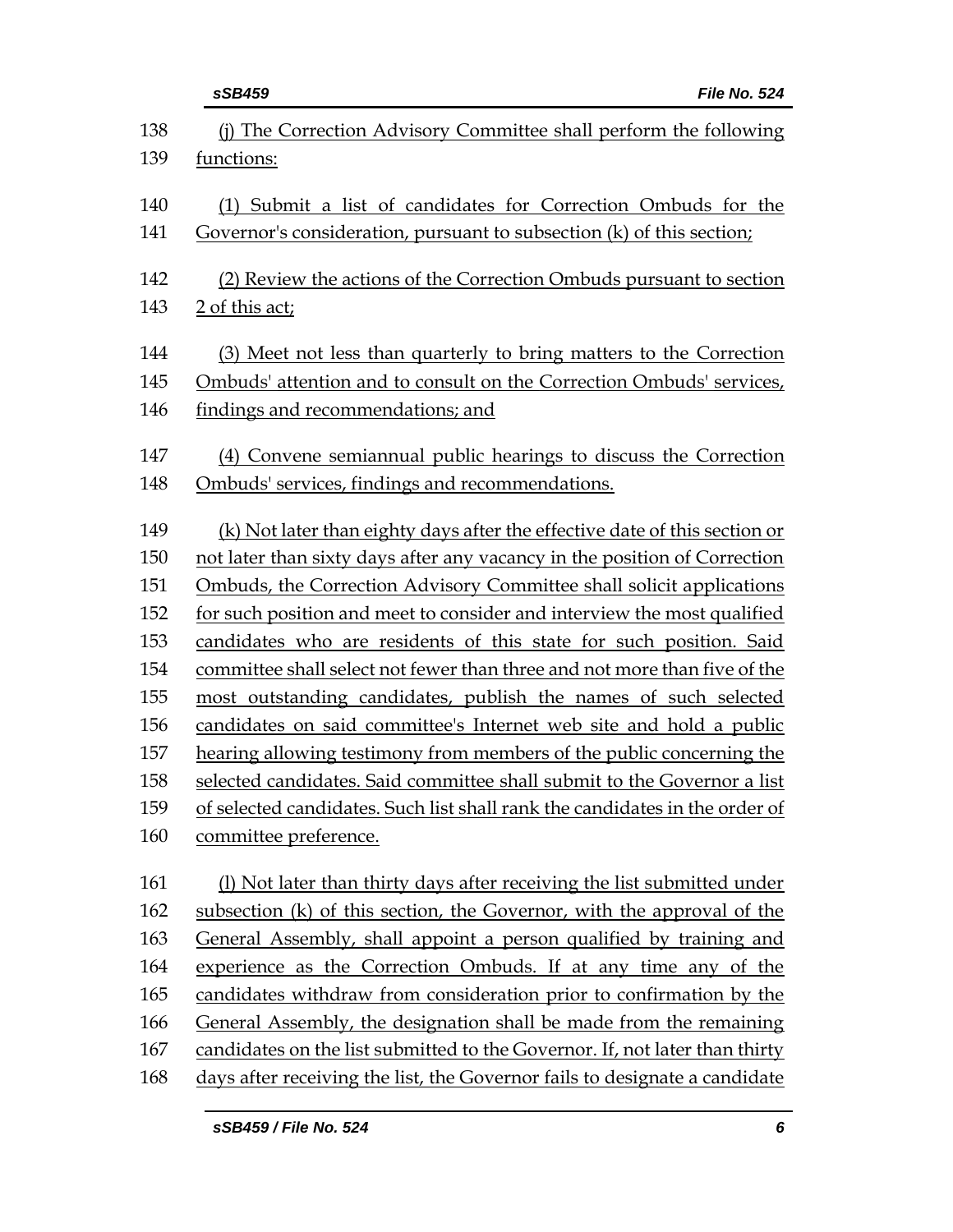| from the list, the candidate ranked first shall receive the designation and         |
|-------------------------------------------------------------------------------------|
| be referred to the General Assembly for confirmation. If the General                |
| Assembly is not in session, the designated candidate shall serve as                 |
| acting Correction Ombuds and be entitled to the compensation,                       |
| privileges and powers of the Correction Ombuds until the General                    |
| Assembly meets to take action on said appointment.                                  |
|                                                                                     |
| (m) The person appointed as Correction Ombuds shall serve for an                    |
| initial term of two years and may serve until a successor is appointed              |
| and confirmed in accordance with this section. Such person may be                   |
| reappointed for succeeding terms.                                                   |
| (n) Upon any vacancy in the position of Correction Ombuds and until                 |
| such time as a candidate has been confirmed by the General Assembly                 |
| or, if the General Assembly is not in session, has been designated by the           |
| Governor, the Associate Correction Ombuds, as designated by the                     |
| Correction Advisory Committee, shall serve as the acting Correction                 |
| Ombuds and be entitled to the compensation, privileges and powers of                |
| the Correction Ombuds until the General Assembly meets to take action               |
| on said appointment.                                                                |
|                                                                                     |
| Sec. 2. (NEW) ( <i>Effective July 1, 2022</i> ) (a) (1) There is, within the Office |
| of Governmental Accountability established under section 1-300 of the               |
| general statutes, as amended by this act, the Office of the Correction              |
| Ombuds for the provision of ombuds services. The Correction Ombuds                  |
| appointed pursuant to section 18-81jj of the general statutes, as amended           |
| by this act, shall be the head of said office.                                      |
|                                                                                     |
| (2) For purposes of this section, "ombuds services" includes:                       |
| (A) Evaluating the delivery of services to incarcerated persons by the              |
| Department of Correction;                                                           |
|                                                                                     |
| (B) Reviewing periodically the procedures established by the                        |
| department to carry out the provisions of title 18 of the general statutes          |
| and evaluating whether such procedures conflict with the rights of                  |
|                                                                                     |

incarcerated persons;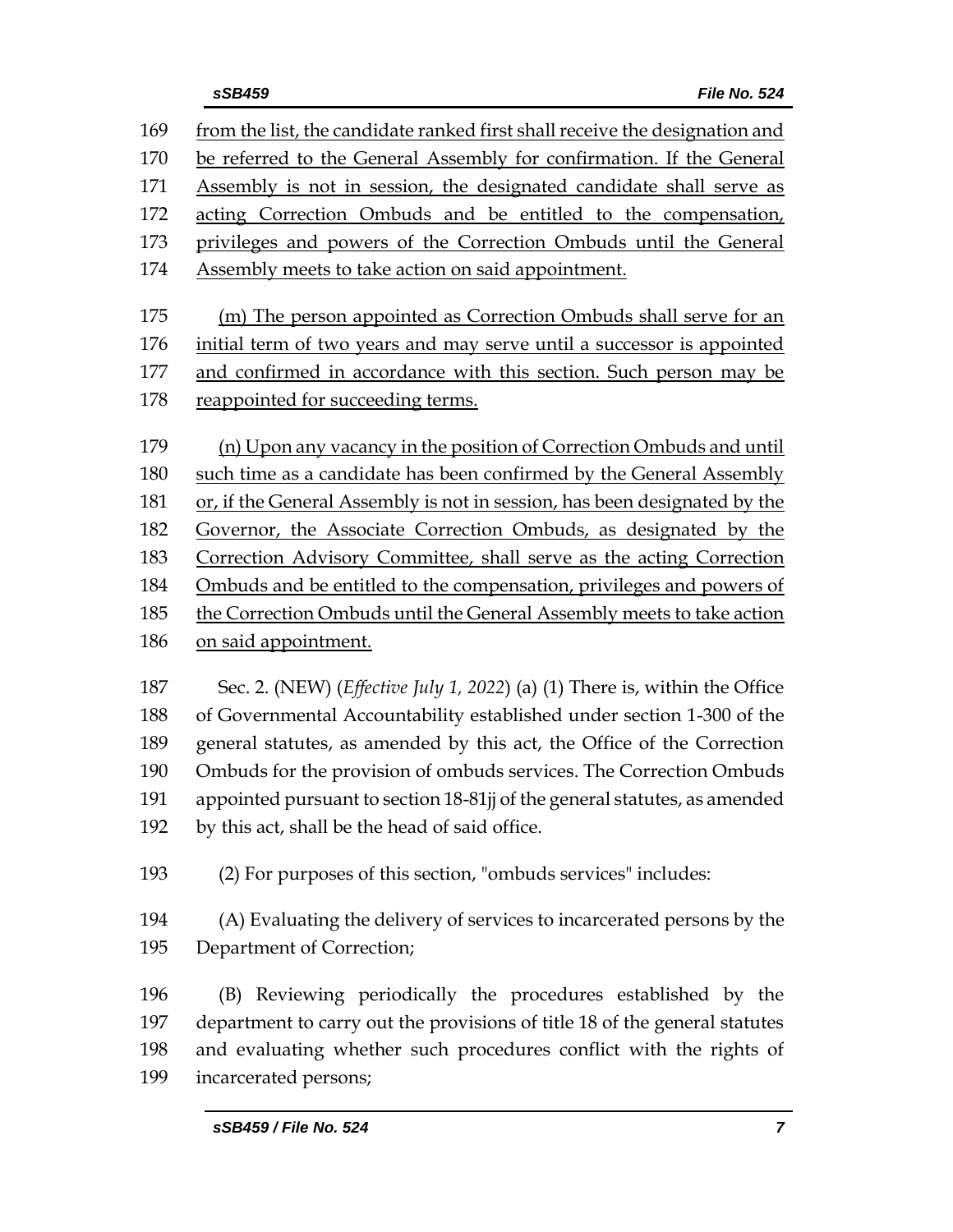(C) Receiving communications from persons in the custody of the Commissioner of Correction regarding decisions, actions, omissions, policies, procedures, rules or regulations of the department; (D) Conducting site visits of correctional facilities administered by the department; (E) Reviewing the operation of correctional facilities and nonemergency procedures employed at such facilities. Nonemergency procedures include, but are not limited to, the department's use of force procedures; (F) Recommending procedure and policy revisions to the department; (G) Taking all possible actions, including, but not limited to, conducting programs of public education, undertaking legislative advocacy and making proposals for systemic reform and formal legal action in order to secure and ensure the rights of persons in the custody of the commissioner. The Correction Ombuds shall exhaust all other means to reach a resolution before initiating litigation; and (H) Publishing on an Internet web site operated by the Office of the Correction Ombuds a semiannual summary of all ombuds services and activities during the six-month period before such publication. (b) Notwithstanding any provision of the general statutes, the Correction Ombuds shall act independently of any department in the performance of the office's duties. (c) The Correction Ombuds may, within available funds, appoint such staff as may be deemed necessary. The duties of the staff may include the duties and powers of the Correction Ombuds if performed under the direction of the Correction Ombuds. (d) The General Assembly shall annually appropriate such sums as necessary for the payment of the salaries of the staff and for the payment of office expenses and other actual expenses incurred by the Correction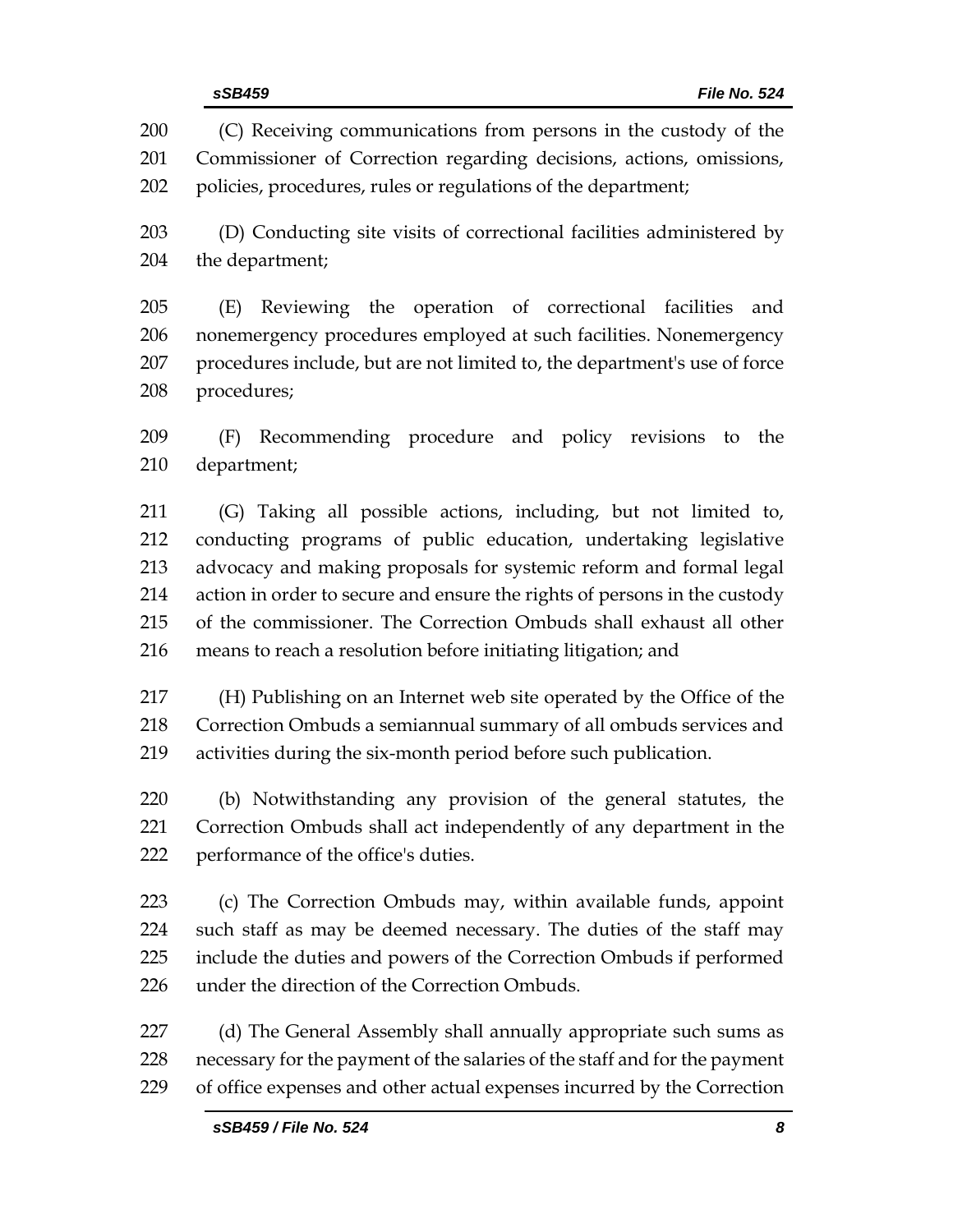Ombuds in the performance of the Correction Ombuds' duties. Any legal or court fees obtained by the state in actions brought by the Correction Ombuds shall be deposited in the General Fund.

 (e) In the course of investigations, the Correction Ombuds shall rely on a variety of sources to corroborate matters raised by incarcerated persons or others. Where such matters turn on validation of particular incidents, the Correction Ombuds shall endeavor to rely on communications from incarcerated persons who have reasonably pursued a resolution of the complaint through any existing internal 239 grievance procedures of the Department of Correction. In all events, the Correction Ombuds shall make good faith efforts to provide an opportunity to the Commissioner of Correction to investigate and to respond to such concerns prior to making such matters public.

243 (f) All oral and written communications, and records relating to such communications between a person in the custody of the Commissioner of Correction and the Correction Ombuds or a member of the Office of 246 the Correction Ombuds staff, including, but not limited to, the identity of a complainant, the details of the communications and the Correction Ombuds' findings shall be confidential and shall not be disclosed without the consent of such person, except that the Correction Ombuds may disclose without the consent of such person general findings or policy recommendations based on such communications, provided no individually identifiable information is disclosed. The Correction Ombuds shall disclose sufficient information to the Commissioner of Correction or the commissioner's designee as is necessary to respond to the Correction Ombuds' inquiries or to carry out recommendations, but such information may not be further disclosed outside of the Department of Correction.

 (g) Notwithstanding the provisions of subsection (f) of this section, whenever in the course of carrying out the Correction Ombuds' duties, the Correction Ombuds or a member of the Office of the Correction Ombuds staff becomes aware of the commission or planned commission of a criminal act or threat that the Correction Ombuds reasonably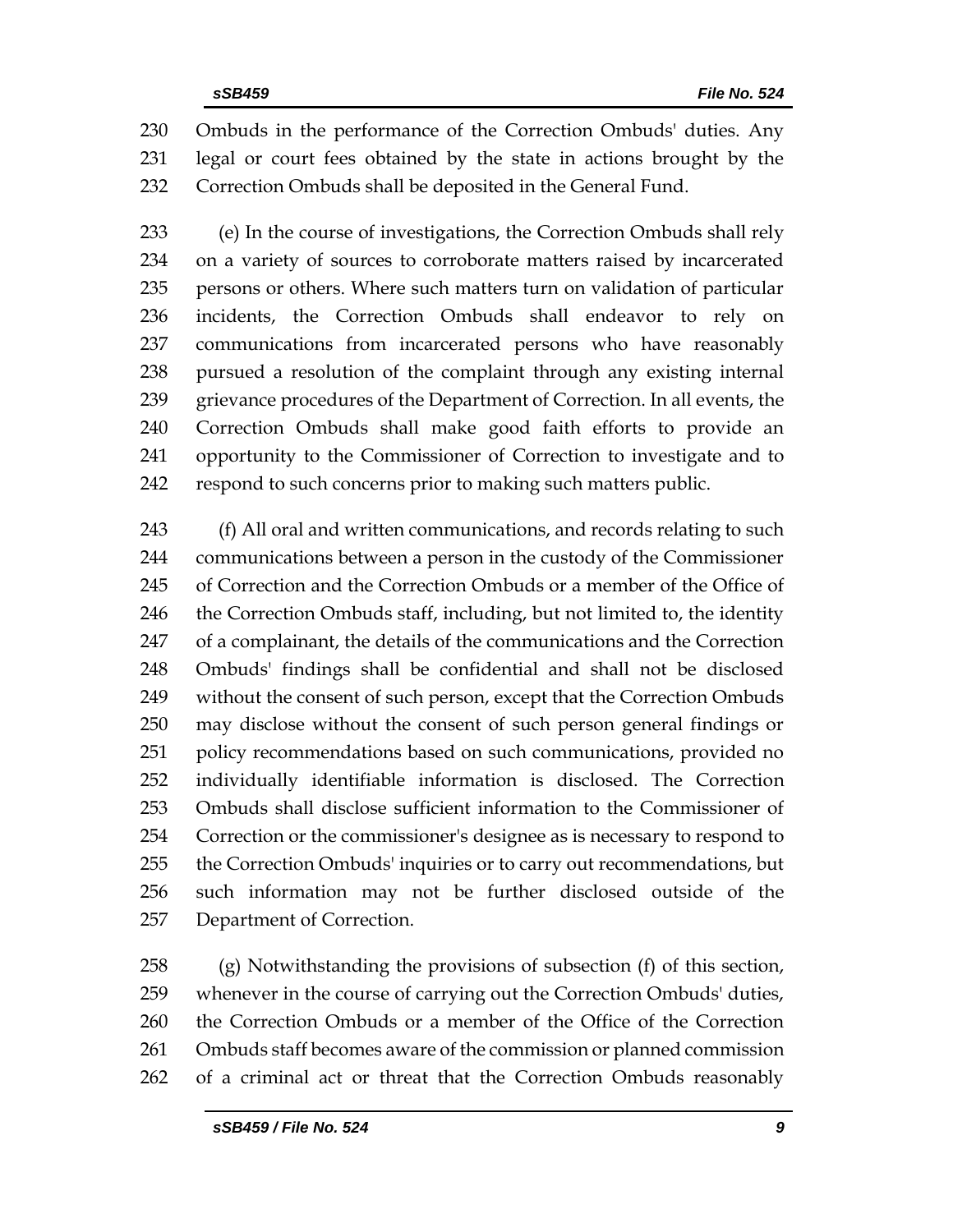believes is likely to result in death or substantial bodily harm, the Correction Ombuds shall notify the Commissioner of Correction or an administrator of any correctional facility housing the perpetrator or potential perpetrator of such act or threat and the nature and target of the act or threat.

 (h) Notwithstanding any provision of the general statutes concerning the confidentiality of records and information, the Correction Ombuds shall have access to, including the right to inspect and copy, any records necessary to carry out the responsibilities of the Correction Ombuds, as provided in this section. The provisions of this subsection shall not be construed to compel access to any record protected by the attorney- client privilege or attorney-work product doctrine or any record related to a pending internal investigation, external criminal investigation or emergency procedures. For purposes of this subsection, "emergency procedures" are procedures the Department of Correction uses to manage control of tools, keys and armories and concerning department emergency plans, emergency response units, facility security levels and standards and radio communications.

 (i) In the performance of the responsibilities provided for in this section, the Correction Ombuds may communicate privately with any person in the custody of the commissioner. Such communications shall be confidential except as provided in subsections (e) and (f) of this section.

286 (j) The Correction Ombuds may apply for and accept grants, gifts and bequests of funds from other states, federal and interstate agencies, for the purpose of carrying out the Correction Ombuds' responsibilities. There is established within the General Fund a Correction Ombuds account which shall be a separate nonlapsing account. Any funds received under this subsection shall, upon deposit in the General Fund, be credited to said account and may be used by the Correction Ombuds in the performance of the Correction Ombuds' duties.

 (k) The name, address and other personally identifiable information of a person who makes a complaint to the Correction Ombuds,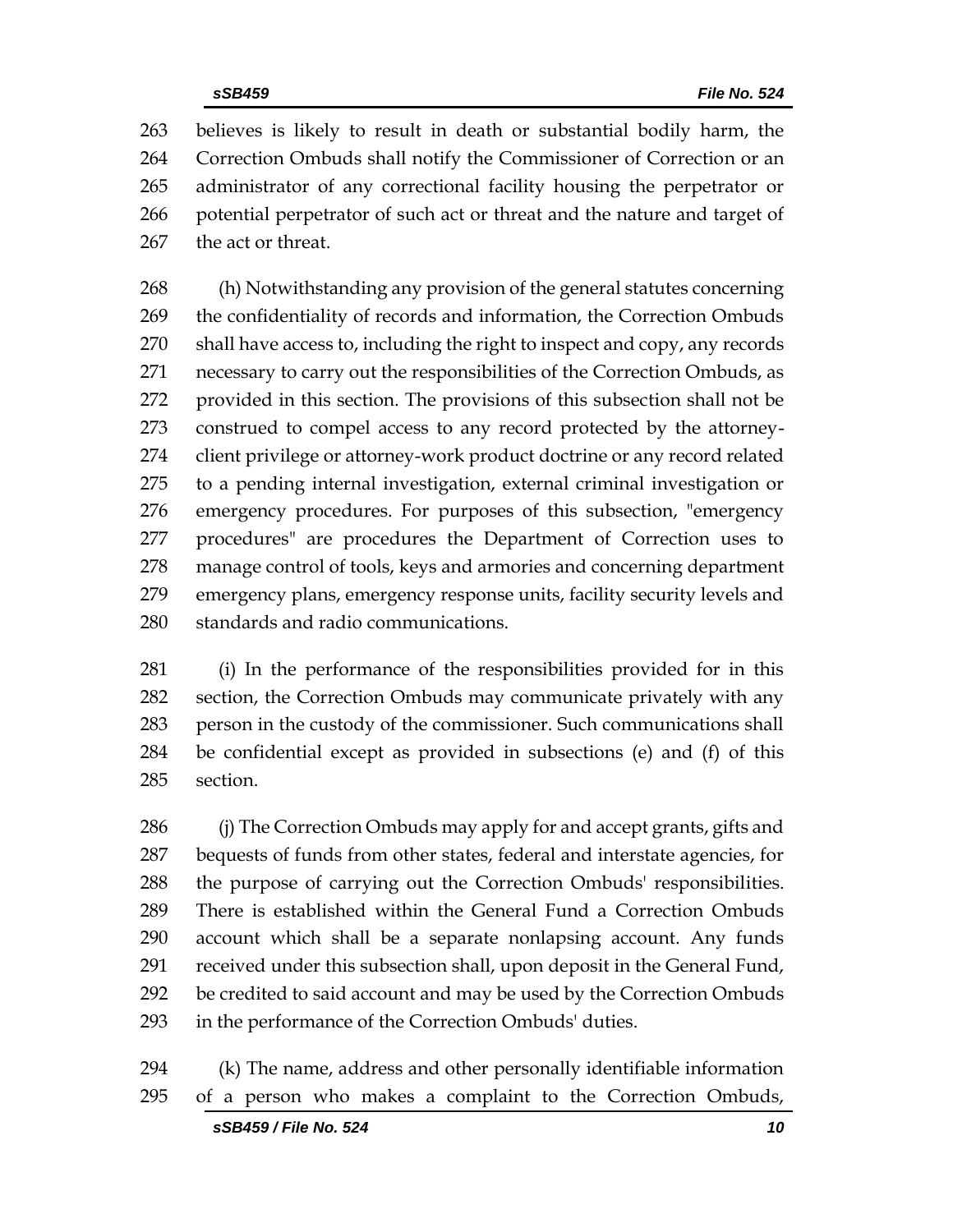information obtained or generated by the Office of the Correction Ombuds in the course of an investigation and all confidential records obtained by the Correction Ombuds or the office shall be confidential and shall not be subject to disclosure under the Freedom of Information Act, as defined in section 1-200 of the general statutes, or otherwise except as provided in subsections (f) and (g) of this section.

 (l) No state or municipal agency shall discharge, or in any manner discriminate or retaliate against, any employee who in good faith makes a complaint to the Correction Ombuds or cooperates with the Office of the Correction Ombuds in an investigation.

 (m) Not later than December 1, 2023, and annually thereafter, the Correction Ombuds shall submit a report, in accordance with section 11- 4a of the general statutes, to the joint standing committee of the General Assembly having cognizance of matters relating to the Department of Correction regarding the conditions of confinement in the state's correctional facilities and halfway houses. Such report shall detail the Correction Ombuds' findings and recommendations.

 Sec. 3. Section 18-96b of the general statutes is repealed and the following is substituted in lieu thereof (*Effective July 1, 2022*):

(a) As used in this section:

 (1) "Administrative segregation status" means the Department of Correction's practice of placing an **[**inmate**]** incarcerated person on restrictive housing status following a determination that such **[**inmate**]** incarcerated person can no longer be safely managed within the general **[**inmate**]** population of the correctional facility; **[**and**]**

(2) "Commissioner" means the Commissioner of Correction;

 (3) "De-escalation" means attempting to defuse a crisis without the use of force;

(4) "Department" means the Department of Correction;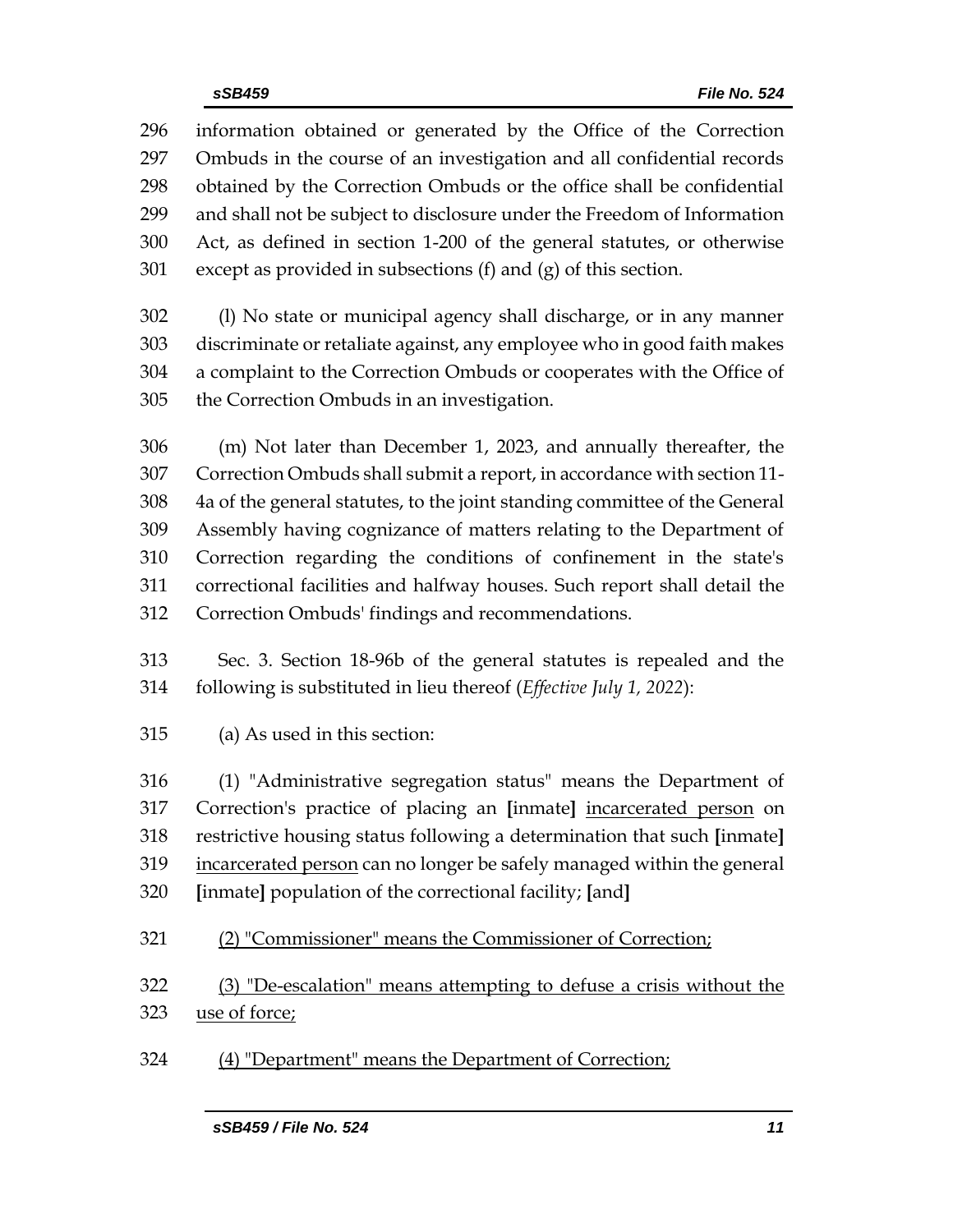|     | sSB459<br>File No. 524                                                    |
|-----|---------------------------------------------------------------------------|
| 325 | (5) "Grievance" means a formal complaint filed by any incarcerated        |
| 326 | person with the internal grievance system or the department;              |
| 327 | (6) "Incarcerated person" means a person confined and in the custody      |
| 328 | and care of the commissioner, including persons in pretrial,              |
| 329 | presentencing or post-conviction confinement;                             |
| 330 | "Isolated confinement" means any form of confinement of an                |
| 331 | incarcerated person within a cell, except during a facility-wide          |
| 332 | emergency, lockdown or for the purpose of providing medical or mental     |
| 333 | health treatment, with less than the following time out of cell:          |
| 334 | (A) For all incarcerated persons, four hours per day, on and after July   |
| 335 | 1, 2022;                                                                  |
| 336 | (B) For all incarcerated persons in the general population, four and a    |
| 337 | half hours per day, on and after October 1, 2022; and                     |
| 338 | (C) For all incarcerated persons in general population, five hours per    |
| 339 | day, on and after April 1, 2023;                                          |
| 340 | (8) "Lockdown" means the enforced detainment of all incarcerated          |
| 341 | persons within such persons' cells imposed upon an entire correctional    |
| 342 | facility or part of such facility, other than for the purpose of          |
| 343 | administrative meetings;                                                  |
| 344 | (9) "Medical professional" means (A) a physician licensed under           |
| 345 | chapter 370; (B) a physician assistant licensed under chapter 370; or (C) |
| 346 | an advanced practice registered nurse, registered nurse or practical      |
| 347 | nurse licensed under chapter 378;                                         |
| 348 | $[(2)]$ $(10)$ "Restrictive housing status" means [the designation] any   |
| 349 | classification of an [inmate] incarcerated person by the Department of    |
| 350 | Correction that [provides for] requires closely regulated management      |
| 351 | and separation of such [inmate from other inmates.] incarcerated person   |
| 352 | from other incarcerated persons, including, but not limited to,           |
| 353 | administrative segregation status, punitive segregation status, transfer  |
| 354 | detention status, administrative detention status, security risk group    |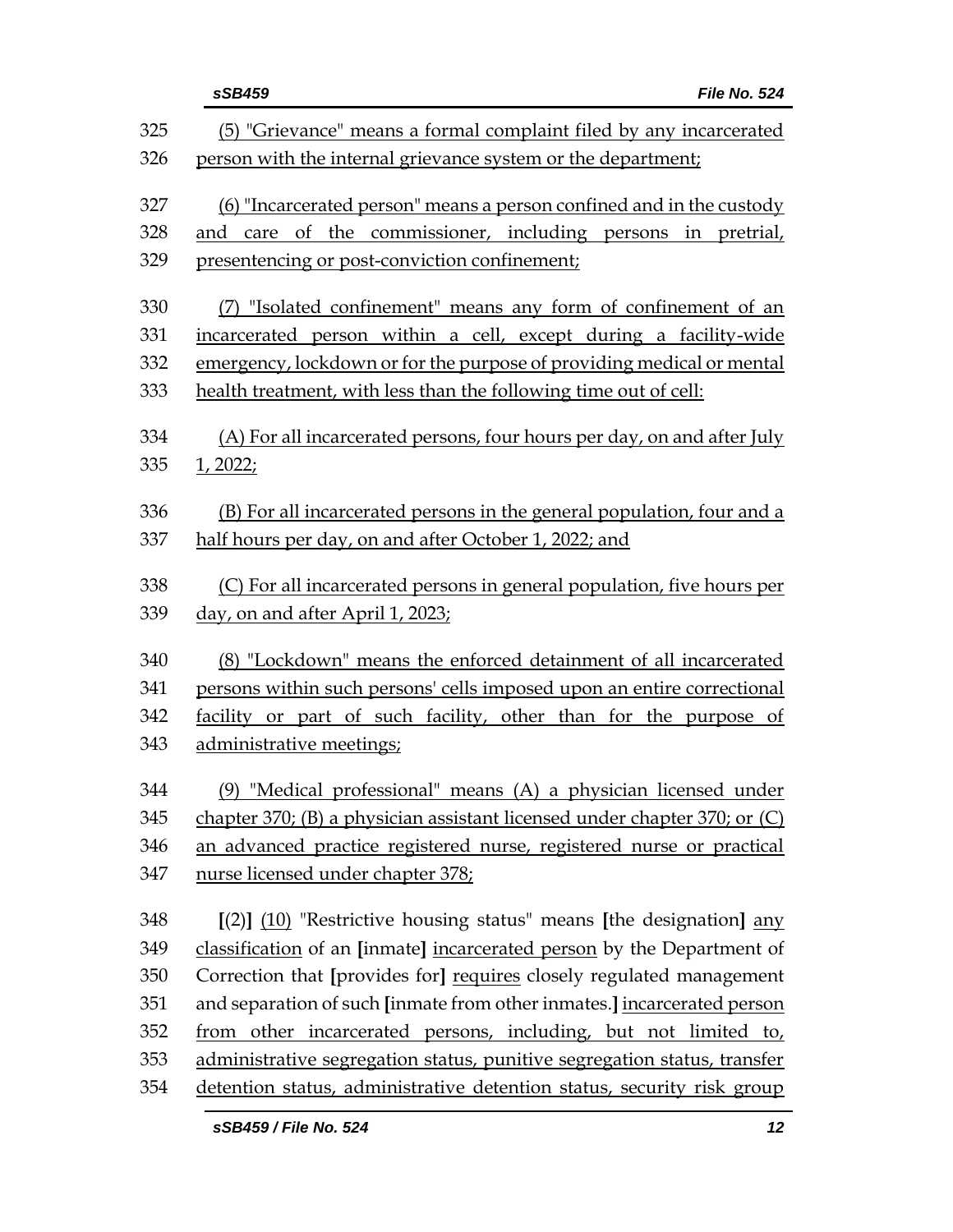|            | sSB459<br>File No. 524                                                                           |
|------------|--------------------------------------------------------------------------------------------------|
| 355<br>356 | status, chronic discipline status, special needs status and protective<br><u>custody status;</u> |
| 357        | (11) "Therapist" means any (A) physician licensed pursuant to                                    |
| 358        | chapter 370 who specializes in psychiatry; (B) psychologist licensed                             |
| 359        | pursuant to chapter 383; (C) an advanced practice registered nurse                               |
| 360        | licensed pursuant to chapter 387; (D) clinical social worker or master                           |
| 361        | social worker licensed pursuant to chapter 383b; or (E) professional                             |
| 362        | counselor licensed pursuant to chapter 383c; and                                                 |
| 363        | (12) "Use of force" means the use of physical force or deadly physical                           |
| 364        | force, as defined in section 53a-3, by a department employee to compel                           |
| 365        | compliance by an incarcerated person. Use of force includes, but is not                          |
| 366        | limited to, the use of restraints, chemical agents, canines or munitions                         |
| 367        | or forcible extraction from a cell, other than in response to a psychiatric                      |
| 368        | emergency.                                                                                       |
| 369        | [(b) The Department of Correction shall publish on its Internet web                              |
| 370        | site the formula for calculating an inmate's mental health score and a                           |
| 371        | description of any form and phase of housing employed at any of its                              |
| 372        | correctional facilities for inmates on restrictive housing status.]                              |
| 373        | (b) The department shall not hold any person under eighteen years                                |
| 374        | of age in isolated confinement.                                                                  |
| 375        | (c) Any use of isolated confinement shall maintain the least restrictive                         |
| 376        | environment necessary for the safety of incarcerated persons and staff,                          |
| 377        | and the security of the facility.                                                                |
| 378        | (d) If holding an incarcerated person in isolated confinement, the                               |
| 379        | department shall:                                                                                |
| 380        | (1) Not later than twenty-four hours after initiating the process of                             |
| 381        | holding such person in isolated confinement, ensure that a medical                               |
| 382        | professional conducts a physical examination and a therapist conducts                            |
| 383        | a mental health evaluation of such person;                                                       |

(2) Ensure regular monitoring to ensure such person's safety and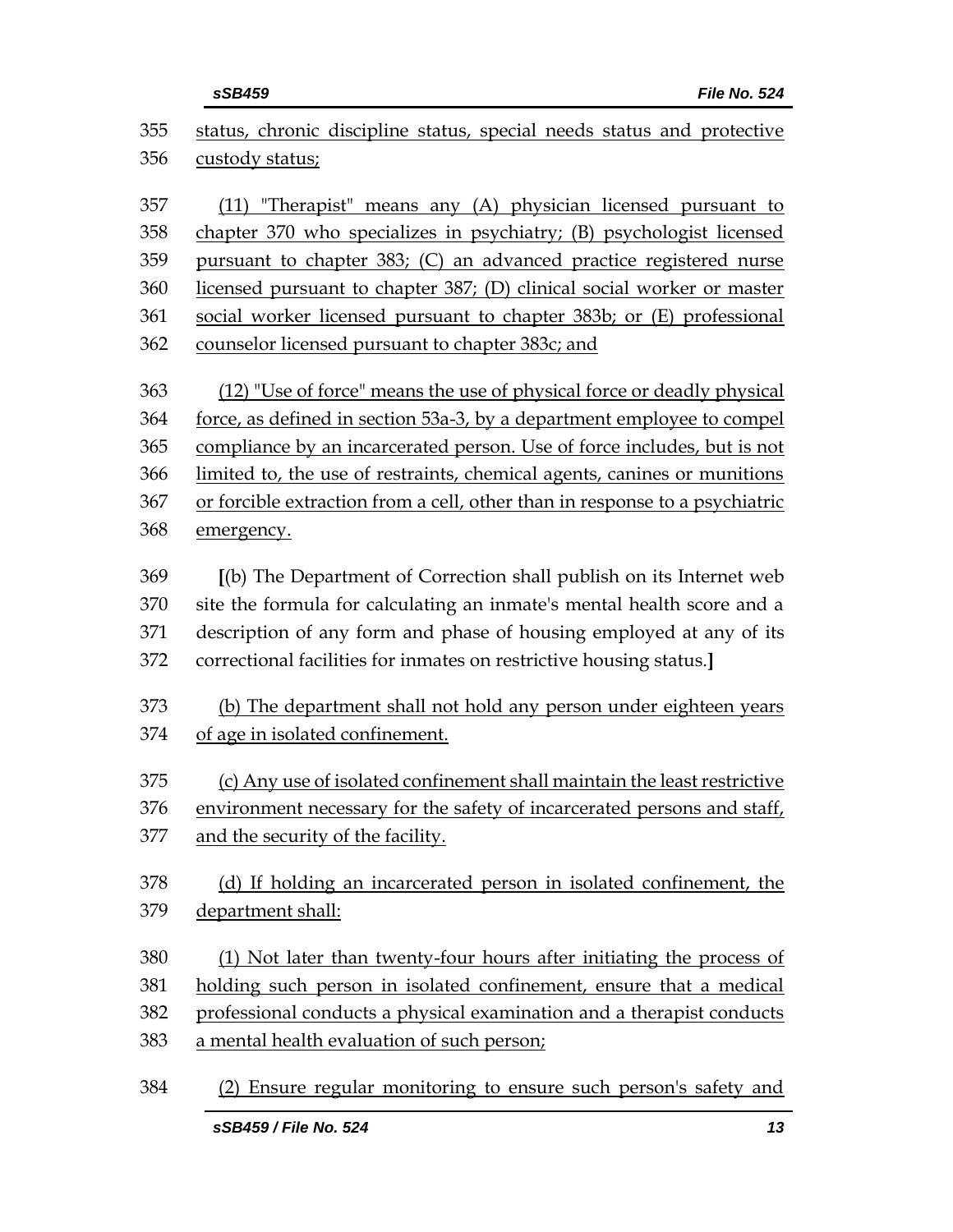|     | sSB459<br>File No. 524                                                   |
|-----|--------------------------------------------------------------------------|
| 385 | well-being, including a daily check-in from a therapist;                 |
| 386 | (3) Continue de-escalation efforts when applicable and appropriate       |
| 387 | to the situation; and                                                    |
| 388 | (4) Provide to such person access to the following:                      |
| 389 | (A) Reading materials, paper, and a writing implement;                   |
| 390 | (B) Not less than three showers per week; and                            |
| 391 | (C) Not less than two hours out of cell per day, including at least one  |
| 392 | hour for recreational purposes.                                          |
| 393 | (e) Placement of an incarcerated person in isolated confinement shall    |
| 394 | be subject to the following:                                             |
| 395 | (1) The department may place a person in isolated confinement only       |
| 396 | after consideration of less restrictive measures;                        |
| 397 | (2) No person may be placed in isolated confinement for longer than      |
| 398 | necessary and no more than fifteen consecutive days or thirty total days |
| 399 | within any sixty-day period, after which period, such person shall be    |
| 400 | released from isolated confinement; and                                  |
| 401 | (3) No person may be placed in isolated confinement based on the         |
| 402 | same incident that was previously used as the basis for such placement.  |
| 403 | (f) No person may be held in isolated confinement for protective         |
| 404 | custody, except that isolated confinement may be used while the          |
| 405 | department is determining whether protective custody status is           |
| 406 | appropriate. The department shall limit the time period for such         |
| 407 | determination to not more than five business days.                       |
| 408 | (g) The department shall not impose a lockdown upon an entire            |
| 409 | correctional facility or part of a correctional facility for purposes of |
| 410 | training department staff for more than twenty-four cumulative hours     |
| 411 | during any thirty-day period.                                            |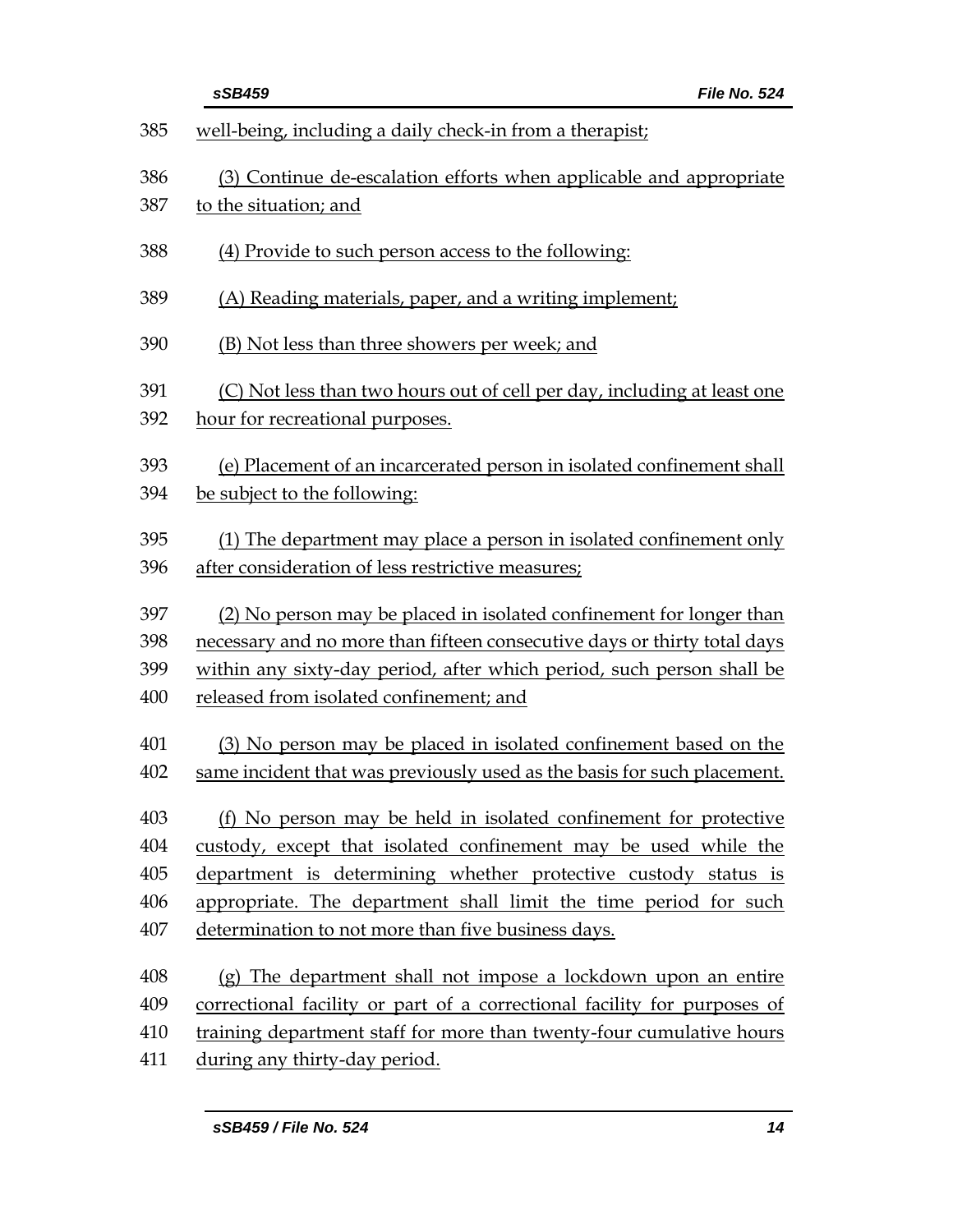| 412 | (h) Not later than January 1, 2024, the department shall report, in         |
|-----|-----------------------------------------------------------------------------|
| 413 | accordance with the provisions of section 11-4a, to the joint standing      |
| 414 | committee of the General Assembly having cognizance of matters              |
| 415 | relating to the Department of Correction and the Criminal Justice Policy    |
| 416 | and Planning Division established under section 4-68m concerning            |
| 417 | measures taken by the department to address the following:                  |
| 418 | (1) The frequency, cause and duration of lockdowns;                         |
| 419 | (2) The presence of persons with serious mental illness or                  |
| 420 | developmental and intellectual disabilities in isolated confinement or on   |
| 421 | restrictive housing status;                                                 |
| 422 | (3) Efforts to increase the time an incarcerated person spends outside      |
| 423 | of such person's cell;                                                      |
| 424 | (4) The provision of therapeutic and other pro-social programming           |
| 425 | for persons on restrictive housing status;                                  |
| 426 | (5) The use of in-cell restraints; and                                      |
| 427 | (6) Fostering cooperation and engagement with the Correction                |
| 428 | Ombuds pursuant to section 2 of this act and the Correction Advisory        |
| 429 | Committee established pursuant to section 18-81jj, as amended by this       |
| 430 | <u>act.</u>                                                                 |
| 431 | [(c)] (i) The [Department of Correction] department shall [at least]        |
| 432 | annually on or before January first submit to the Criminal Justice Policy   |
| 433 | and Planning Division established under section 4-68m a report              |
| 434 | containing, [as aggregated] in a disaggregated and anonymized format,       |
| 435 | the following data, which shall be broken down by facility and the age,     |
| 436 | race and sex of incarcerated persons included in the data:                  |
| 437 | (1) The number of [inmates on restrictive housing status] incarcerated      |
| 438 | persons in isolated confinement in this state's correctional facilities, as |
| 439 | of the first day of each of the twelve months preceding the date of the     |
| 440 | submission of the report [. The department shall report and                 |
| 441 | disaggregate such data based on an inmate's age, gender identity,           |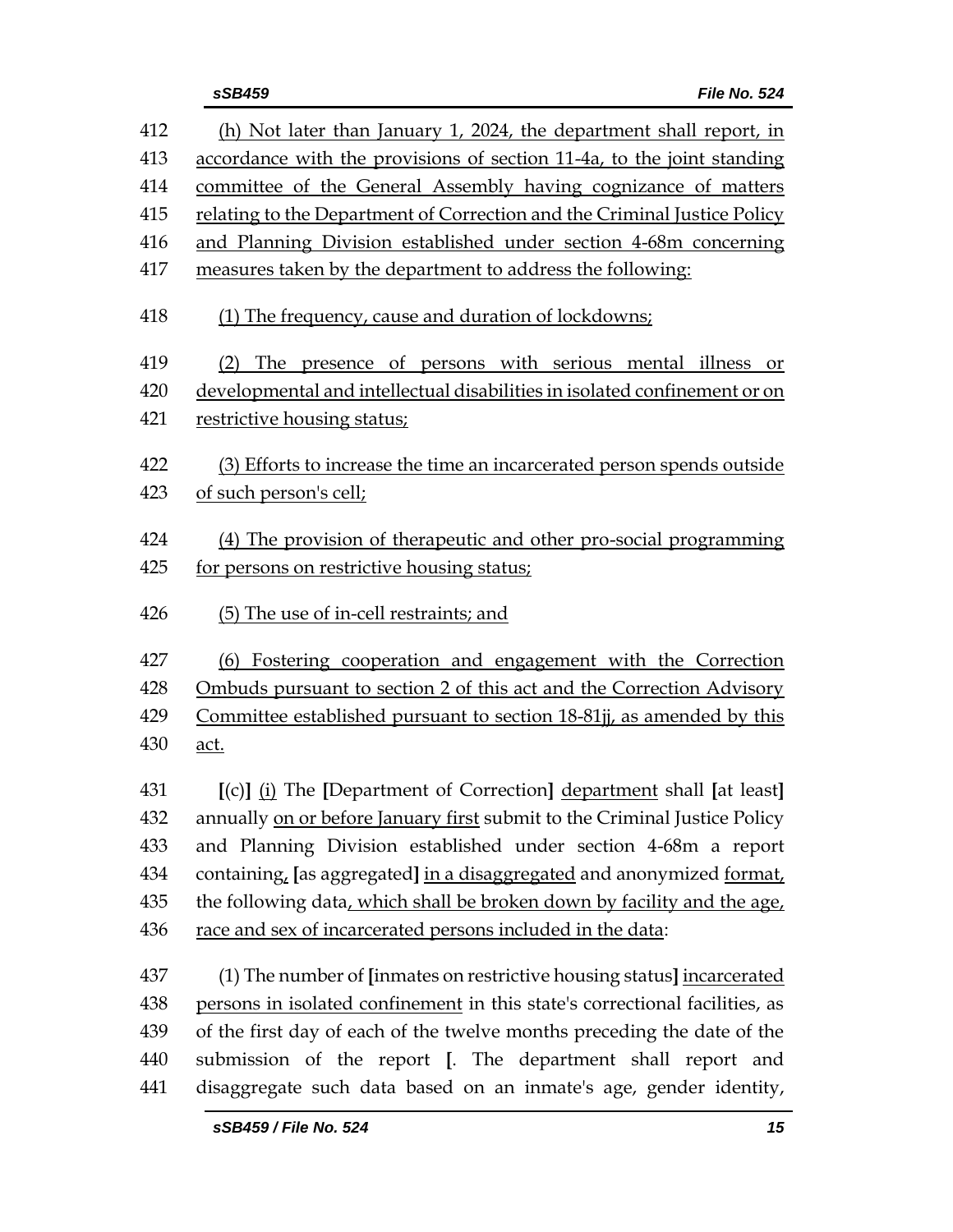|            | sSB459 / File No. 524<br>16                                                                                                                  |
|------------|----------------------------------------------------------------------------------------------------------------------------------------------|
| 468        | (L) Two thousand nine hundred twenty-one to three thousand two                                                                               |
| 467        | hundred twenty days;                                                                                                                         |
| 466        | (K) Two thousand five hundred fifty-six to two thousand nine                                                                                 |
| 465        | hundred fifty-five days;                                                                                                                     |
| 464        | (J) Two thousand one hundred ninety-one to two thousand five                                                                                 |
| 463        | hundred ninety days;                                                                                                                         |
| 462        | (I) One thousand eight hundred twenty-six to two thousand one                                                                                |
| 460<br>461 | (H) One thousand four hundred sixty-one to one thousand eight<br>hundred twenty-five days;                                                   |
|            |                                                                                                                                              |
| 458<br>459 | (G) One thousand ninety-six to one thousand four hundred sixty<br>days;                                                                      |
| 457        | (F) Seven hundred thirty-one to one thousand ninety-five days;                                                                               |
|            |                                                                                                                                              |
| 456        | (E) Three hundred sixty-six to seven hundred thirty days;                                                                                    |
| 455        | [(D) One hundred eighty-one to three hundred sixty-five days;                                                                                |
| 454        | [(C)] (B) Thirty-one to [one hundred eighty] sixty days;                                                                                     |
| 453        | $[(B)] (A)$ Sixteen to thirty days;                                                                                                          |
| 452        | [(A) One to fifteen days;]                                                                                                                   |
|            |                                                                                                                                              |
| 450<br>451 | isolated confinement for more than fifteen cumulative days in the<br>previous calendar year as categorized by the following periods of time: |
| 449        | administrative segregation status] incarcerated persons who were in                                                                          |
| 448        | spent the following cumulative durations of time<br>have<br>on                                                                               |
| 447        | (2) The number of [inmates on administrative segregation status who                                                                          |
| 446        | submission of the report;                                                                                                                    |
| 445        | isolated confinement during the twelve months preceding the date of                                                                          |
| 444        | restrictive housing status] and the total number of persons subjected to                                                                     |
| 443        | and the form and phase of housing in which such inmate is held on                                                                            |
| 442        | ethnicity, mental health score as calculated by the department, if any,                                                                      |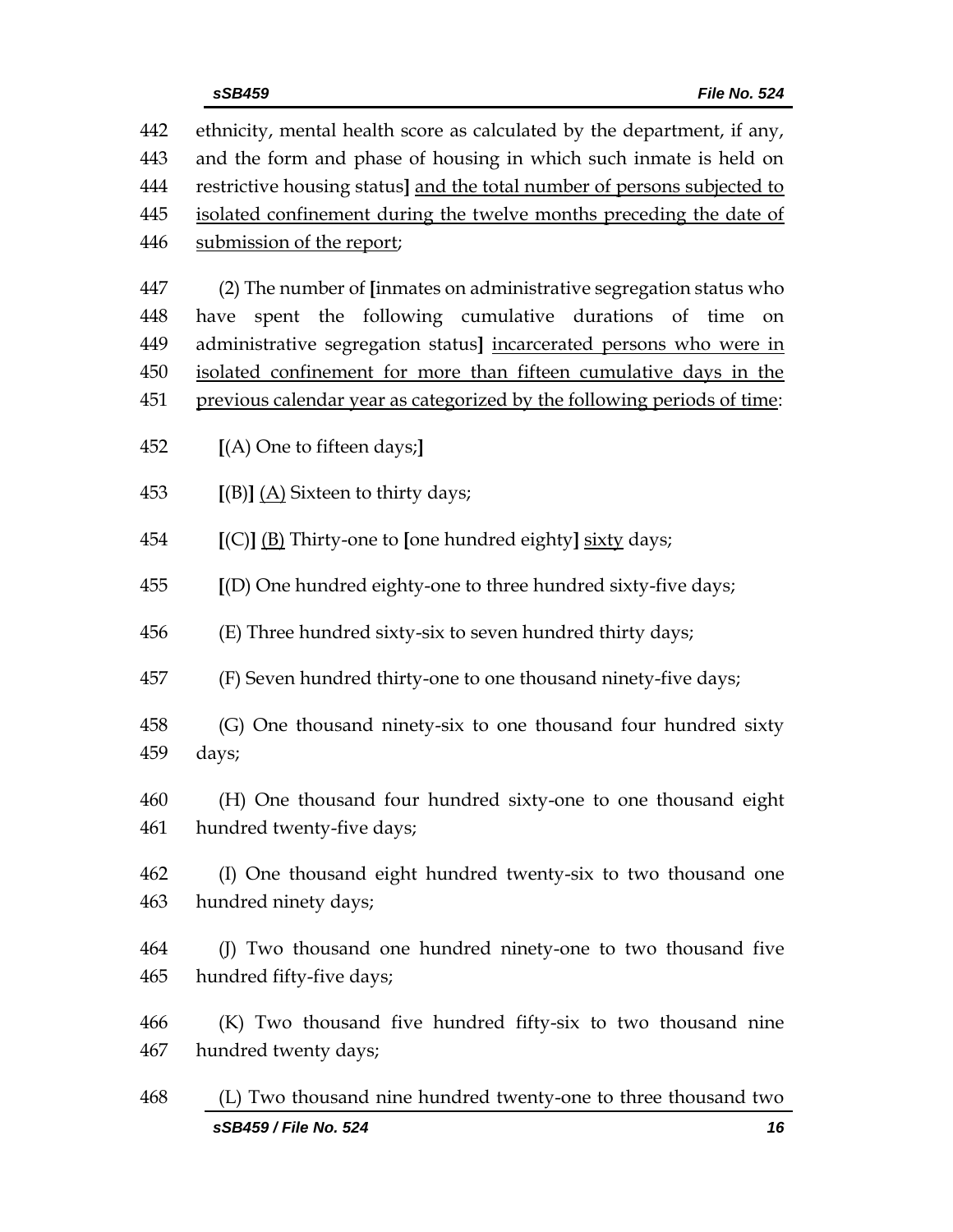|                                                             | sSB459<br>File No. 524                                                                                                                                                                                                                                                                                                                                                                                                                                                                                                                                                                                                                 |
|-------------------------------------------------------------|----------------------------------------------------------------------------------------------------------------------------------------------------------------------------------------------------------------------------------------------------------------------------------------------------------------------------------------------------------------------------------------------------------------------------------------------------------------------------------------------------------------------------------------------------------------------------------------------------------------------------------------|
| 469                                                         | hundred eighty-five days;                                                                                                                                                                                                                                                                                                                                                                                                                                                                                                                                                                                                              |
| 470<br>471                                                  | (M) Three thousand two hundred eighty-six to three thousand six<br>hundred fifty days; and]                                                                                                                                                                                                                                                                                                                                                                                                                                                                                                                                            |
| 472                                                         | (C) Sixty-one to ninety days; and                                                                                                                                                                                                                                                                                                                                                                                                                                                                                                                                                                                                      |
| 473                                                         | $[(N)]$ (D) More than [three thousand six hundred fifty] ninety days;                                                                                                                                                                                                                                                                                                                                                                                                                                                                                                                                                                  |
| 474<br>475<br>476<br>477<br>478<br>479<br>480<br>481<br>482 | (3) [For each correctional facility, the] $The number of$ [inmates who,<br>during the twelve months preceding the date of the submission of the<br>report, spent more than fifteen days, cumulative, on administrative<br>segregation status. The department shall report and disaggregate such<br>data based on an inmate's age, gender identity, ethnicity, mental health<br>score as calculated by the department, if any, and the form and phase of<br>restricted housing in which such inmate is held; and] incidents broken<br>down by month during the previous calendar year in the department's<br>facilities categorized as: |
| 483                                                         | (A) Suicides by incarcerated persons;                                                                                                                                                                                                                                                                                                                                                                                                                                                                                                                                                                                                  |
| 484                                                         | (B) Attempted suicides by incarcerated persons;                                                                                                                                                                                                                                                                                                                                                                                                                                                                                                                                                                                        |
| 485                                                         | (C) Self-harm by incarcerated persons;                                                                                                                                                                                                                                                                                                                                                                                                                                                                                                                                                                                                 |
| 486                                                         | (D) Assaults by incarcerated persons on staff members; and                                                                                                                                                                                                                                                                                                                                                                                                                                                                                                                                                                             |
| 487                                                         | (E) Assaults and fights between incarcerated persons;                                                                                                                                                                                                                                                                                                                                                                                                                                                                                                                                                                                  |
| 488<br>489<br>490<br>491<br>492<br>493<br>494               | (4) [Actions taken by the department during the twelve months<br>preceding the date of the submission of the report to minimize reliance<br>on administrative segregation status and to mitigate the harmful effects<br>of administrative segregation status on inmates, staff and the public.]<br>Monthly reports showing the total number of incarcerated persons<br>against whom the department has used force, including use of the<br>following:                                                                                                                                                                                  |
| 495                                                         | (A) Chemical agent devices;                                                                                                                                                                                                                                                                                                                                                                                                                                                                                                                                                                                                            |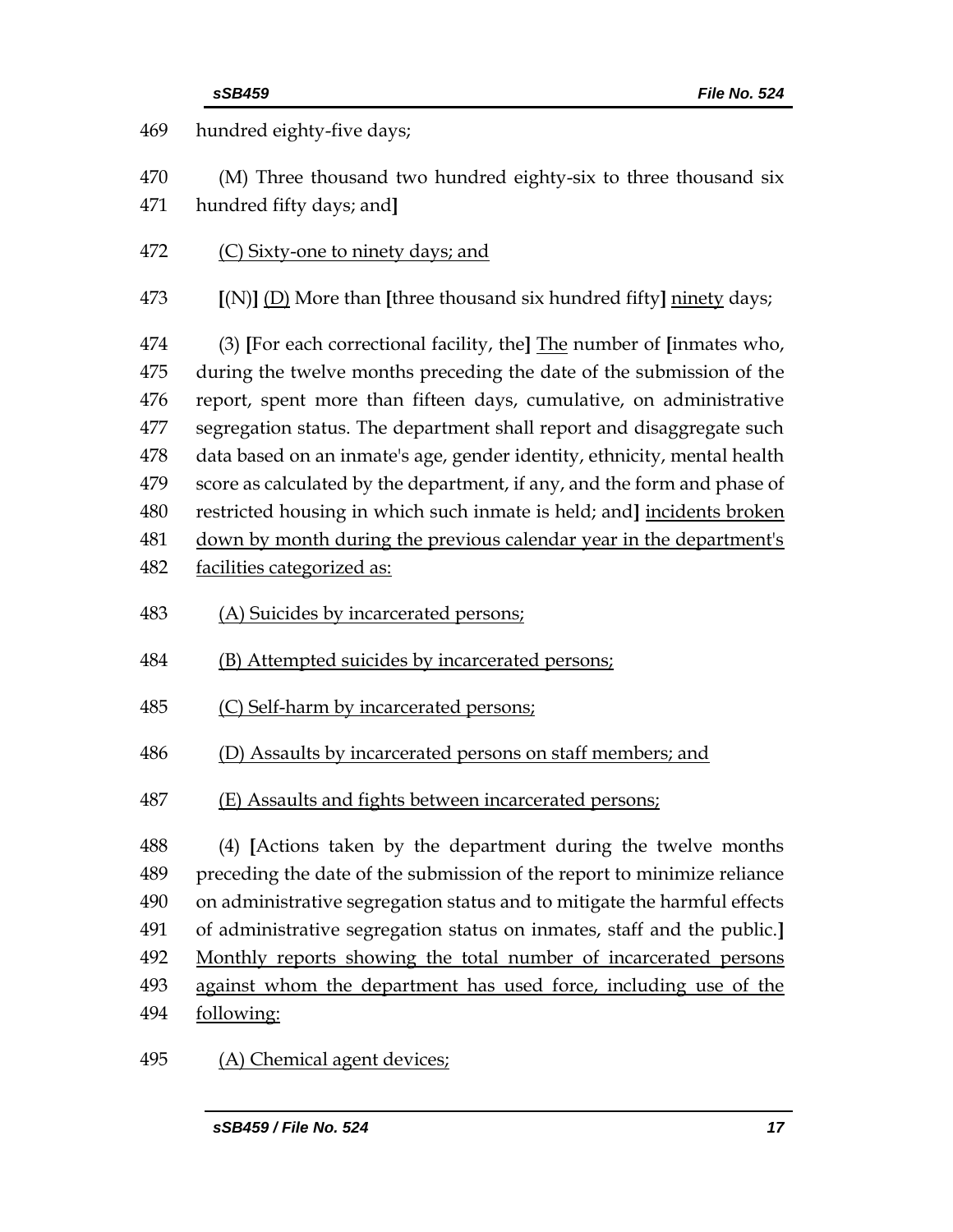|                          | sSB459<br>File No. 524                                                                                                                                                                                                                                     |
|--------------------------|------------------------------------------------------------------------------------------------------------------------------------------------------------------------------------------------------------------------------------------------------------|
| 496                      | (B) Full stationary restraints;                                                                                                                                                                                                                            |
| 497                      | (C) Deadly physical force;                                                                                                                                                                                                                                 |
| 498                      | (D) In-cell restraints;                                                                                                                                                                                                                                    |
| 499                      | (E) Less than lethal munitions;                                                                                                                                                                                                                            |
| 500                      | (F) Lethal munitions;                                                                                                                                                                                                                                      |
| 501                      | (G) Medical restraints;                                                                                                                                                                                                                                    |
| 502                      | (H) Physical force;                                                                                                                                                                                                                                        |
| 503                      | (I) Therapeutic restraints;                                                                                                                                                                                                                                |
| 504                      | (J) Cell extraction; and                                                                                                                                                                                                                                   |
| 505                      | $(K)$ Canines;                                                                                                                                                                                                                                             |
| 506<br>507<br>508        | (5) Grievances filed by incarcerated persons, broken down by month,<br>including the number of grievances filed, dismissed, affirmed or<br>otherwise resolved;                                                                                             |
| 509<br>510<br>511<br>512 | (6) Programs offered to incarcerated persons, including the program<br>title and a brief description of the program, the number of spots<br>available in each program and the number of persons enrolled in each<br>program as of the first of each month; |
| 513<br>514<br>515<br>516 | Internal department work assignments held by incarcerated<br>(7)<br>persons, including the work assignment title, the daily wage paid and<br>the number of such persons in each position as of the first of each month;<br><u>and</u>                      |
| 517<br>518<br>519<br>520 | (8) External jobs held by incarcerated persons working for outside<br>employers, including the job title, hourly wage paid, the number of such<br>persons in each position as of the first of each month and the name of<br>each employer.                 |
| 521                      | [(d) The department shall not hold any person under eighteen years                                                                                                                                                                                         |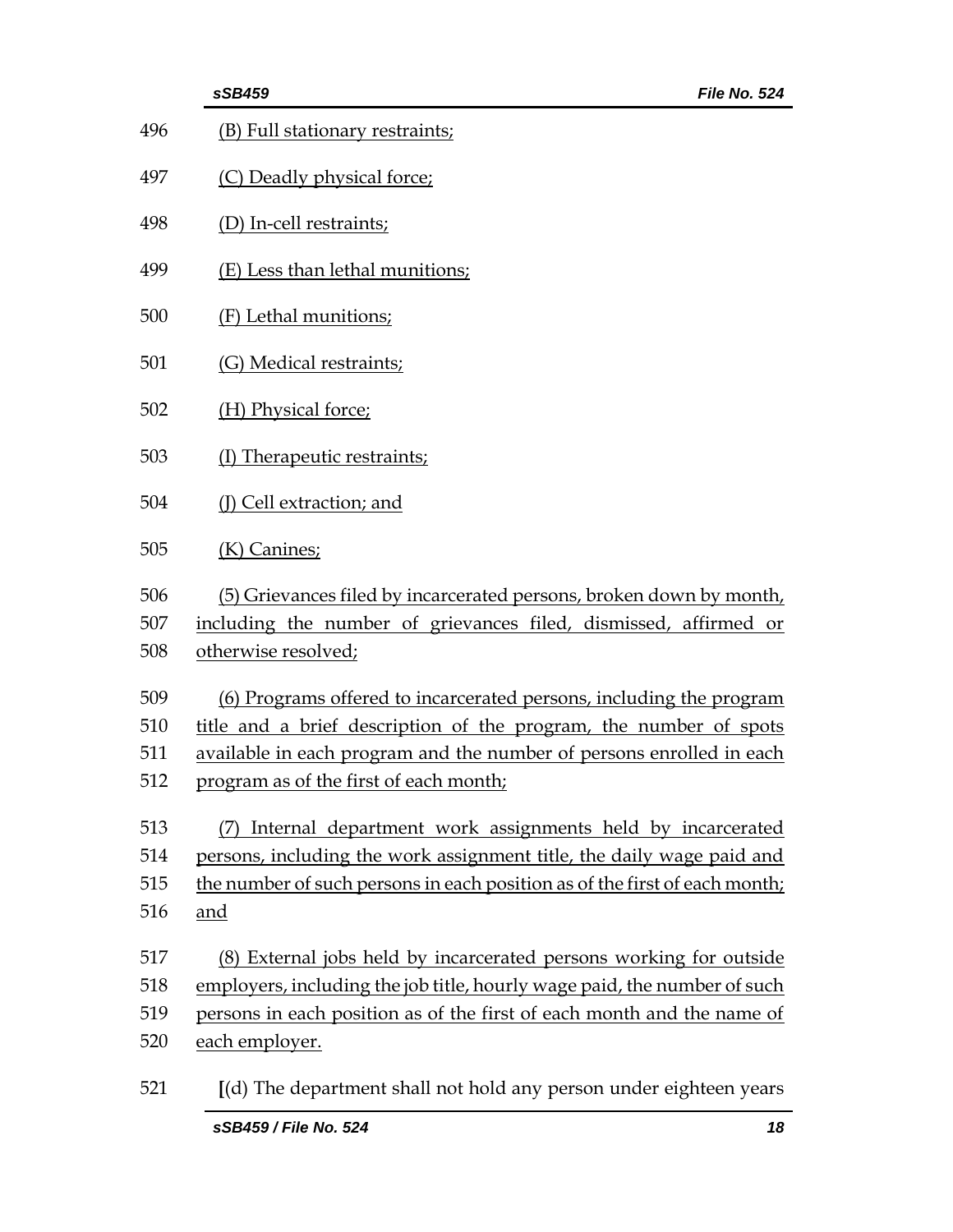of age on administrative segregation status.

 (e) Not later than January 1, 2019, the Commissioner of Correction shall study and submit a report, in accordance with the provisions of section 11-4a, to the joint standing committee of the General Assembly having cognizance of matters relating to the judiciary regarding the use and oversight of all forms and phases of housing for inmates on restrictive housing status.**]**

 **[**(f)**]** (j) The provisions of **[**subsections (a) to (d), inclusive, of**]** this section do not apply to any **[**inmate**]** incarcerated person described in subsection (a) of section 18-10b.

 **[**(g) Within available appropriations, the Department of Correction shall provide training to employees of the department who interact with inmates concerning the following:

- (1) The recognition of symptoms of mental illness;
- (2) The potential risks and side effects of psychiatric medications;

 (3) De-escalation techniques for safely managing individuals with mental illness;

(4) Consequences of untreated mental illness;

 (5) The long and short-term psychological effects of being on administrative segregation status; and

 (6) De-escalation and communication techniques to divert inmates from situations that may lead to the inmate being placed on administrative segregation status.

 (h) Within available appropriations, the Department of Correction shall take measures to promote the wellness of employees of the department who interact with inmates. These measures may include, but need not be limited to:

(1) Employee assistance programs;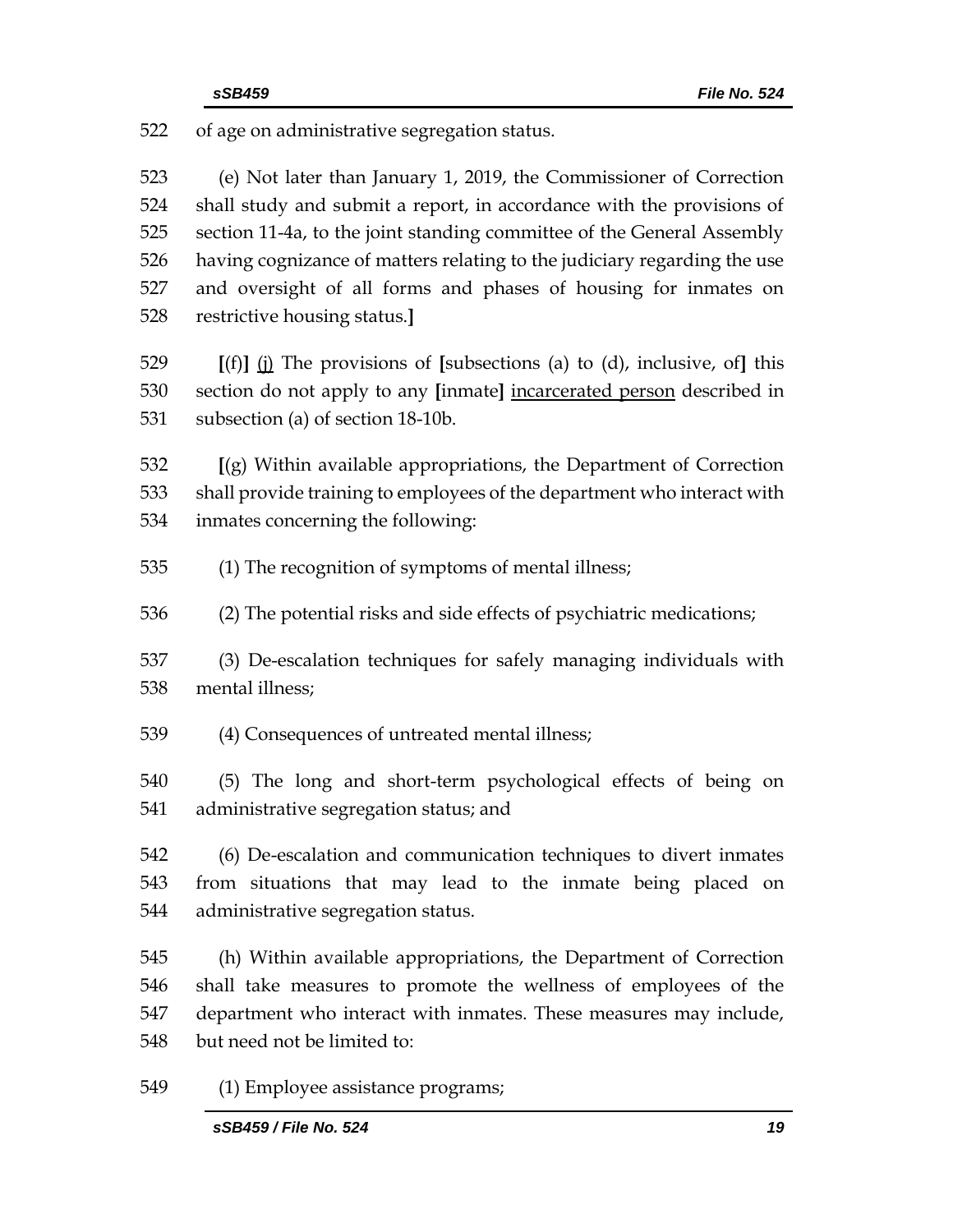|     | sSB459<br>File No. 524                                                      |
|-----|-----------------------------------------------------------------------------|
| 550 | (2) Peer support programs; and                                              |
| 551 | (3) Stress management training.]                                            |
| 552 | (k) The department shall publish on its Internet web site the formula       |
| 553 | for calculating an incarcerated person's mental health score and any        |
| 554 | report pursuant to subsection (i) of this section.                          |
| 555 | Sec. 4. Section 1-300 of the general statutes is repealed and the           |
| 556 | following is substituted in lieu thereof ( <i>Effective July 1, 2022</i> ): |
| 557 | (a) There is established the Office of Governmental Accountability.         |
| 558 | The executive administrator of the office shall serve<br>the<br>as          |
| 559 | administrative head of the office, who shall be appointed in accordance     |
| 560 | with the provisions of section 1-301, as amended by this act.               |
| 561 | (b) The Office of Governmental Accountability shall provide                 |
| 562 | personnel, payroll, affirmative action and administrative and business      |
| 563 | office functions and information technology associated with such            |
| 564 | functions for the following: The Judicial Review Council established        |
| 565 | under section 51-51k, Judicial Selection Commission established under       |
| 566 | section 51-44a, Board of Firearms Permit Examiners established under        |
| 567 | section 29-32b, Office of the Child Advocate established under section      |
| 568 | 46a-13k, Office of the Victim Advocate established under section 46a-       |
| 569 | 13b, [and] State Contracting Standards Board established under section      |
| 570 | 4e-2 and Office of the Correction Ombuds, established under section 2       |
| 571 | of this act. The personnel, payroll, affirmative action and administrative  |
| 572 | and business office functions of said offices, commission, council and      |
| 573 | boards shall be merged and consolidated within the Office of                |
| 574 | Governmental Accountability.                                                |
| 575 | (c) The executive administrator may employ necessary staff to carry         |
| 576 | out the administrative functions of the Office of Governmental              |
| 577 | Accountability, within available appropriations. Such necessary staff of    |
| 578 | the Office of Governmental Accountability shall be in classified service.   |
| 579 | (d) Nothing in this section shall be construed to affect or limit the       |

independent decision-making authority of the Judicial Review Council,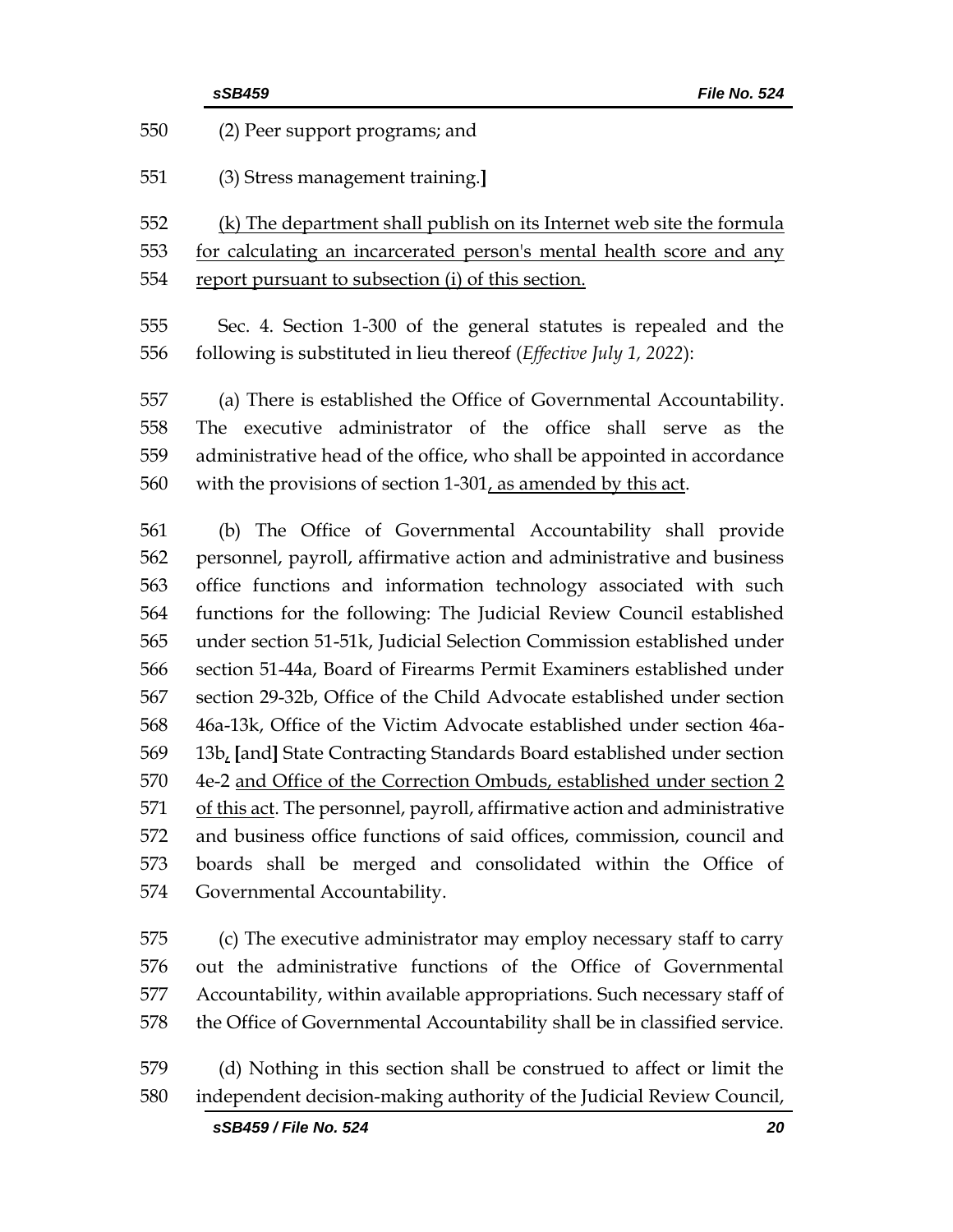Judicial Selection Commission, Board of Firearms Permit Examiners, Office of the Child Advocate, Office of the Victim Advocate, **[**or the**]** State Contracting Standards Board or Office of the Correction Ombuds. Such decision-making authority includes, but is not limited to, decisions concerning budgetary issues and concerning the employment of necessary staff to carry out the statutory duties of each such office, commission, council or board.

 Sec. 5. Subsection (a) of section 1-301 of the general statutes is repealed and the following is substituted in lieu thereof (*Effective from passage*):

 (a) (1) There shall be a Governmental Accountability Commission, within the Office of Governmental Accountability established under section 1-300, as amended by this act, that shall consist of **[**six**]** seven members as follows: (A) The executive director of the Judicial Review Council established under section 51-51k, or the executive director's designee; (B) the chairperson of the Judicial Selection Commission established under section 51-44a, or the chairperson's designee; (C) the chairperson of the Board of Firearms Permit Examiners established under section 29-32b, or the chairperson's designee; (D) the Child Advocate appointed under section 46a-13k, or the advocate's designee; (E) the Victim Advocate appointed under section 46a-13b, or the advocate's designee; **[**and**]** (F) the chairperson of the State Contracting Standards Board established under section 4e-2, or the chairperson's designee; and (G) the Correction Ombuds appointed under section 18- 81jj, as amended by this act, or the Correction Ombuds' designee, provided no person serving as a designee under this subsection may be a state employee. The Governmental Accountability Commission shall select a chairperson who shall preside at meetings of the commission. Said commission shall meet for the purpose of making recommendations to the Governor for candidates for the executive administrator of the Office of Governmental Accountability pursuant to the provisions of subsection (b) of this section, or for the purpose of terminating the employment of the executive administrator.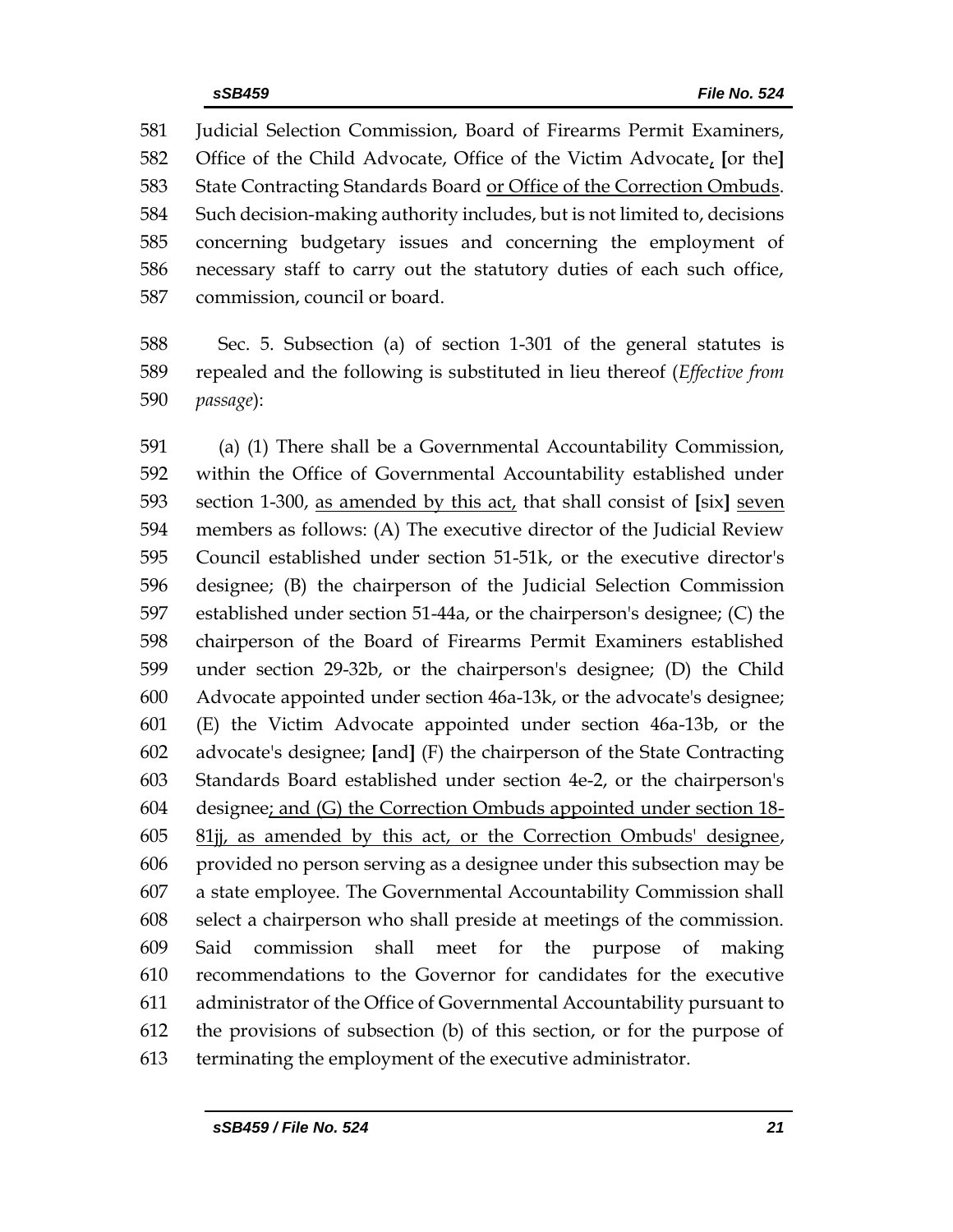614 (2) The commission established under subdivision (1) of this

615 subsection shall not be construed to be a board or commission within

616 the meaning of section 4-9a.

| This act shall take effect as follows and shall amend the following |              |             |  |
|---------------------------------------------------------------------|--------------|-------------|--|
| sections:                                                           |              |             |  |
|                                                                     |              |             |  |
| Section 1                                                           | from passage | $18-81$ jj  |  |
| Sec. 2                                                              | July 1, 2022 | New section |  |
| Sec. 3                                                              | July 1, 2022 | 18-96b      |  |
| Sec. 4                                                              | July 1, 2022 | 1-300       |  |
| Sec. 5                                                              | from passage | $1-301(a)$  |  |

## *Statement of Legislative Commissioners:*

In Section 2(a)(1), language was added clarifying who was the head of the office and in Section 5(a)(1), "six" was changed to "**[**six**]** seven" for accuracy.

*JUD Joint Favorable Subst.*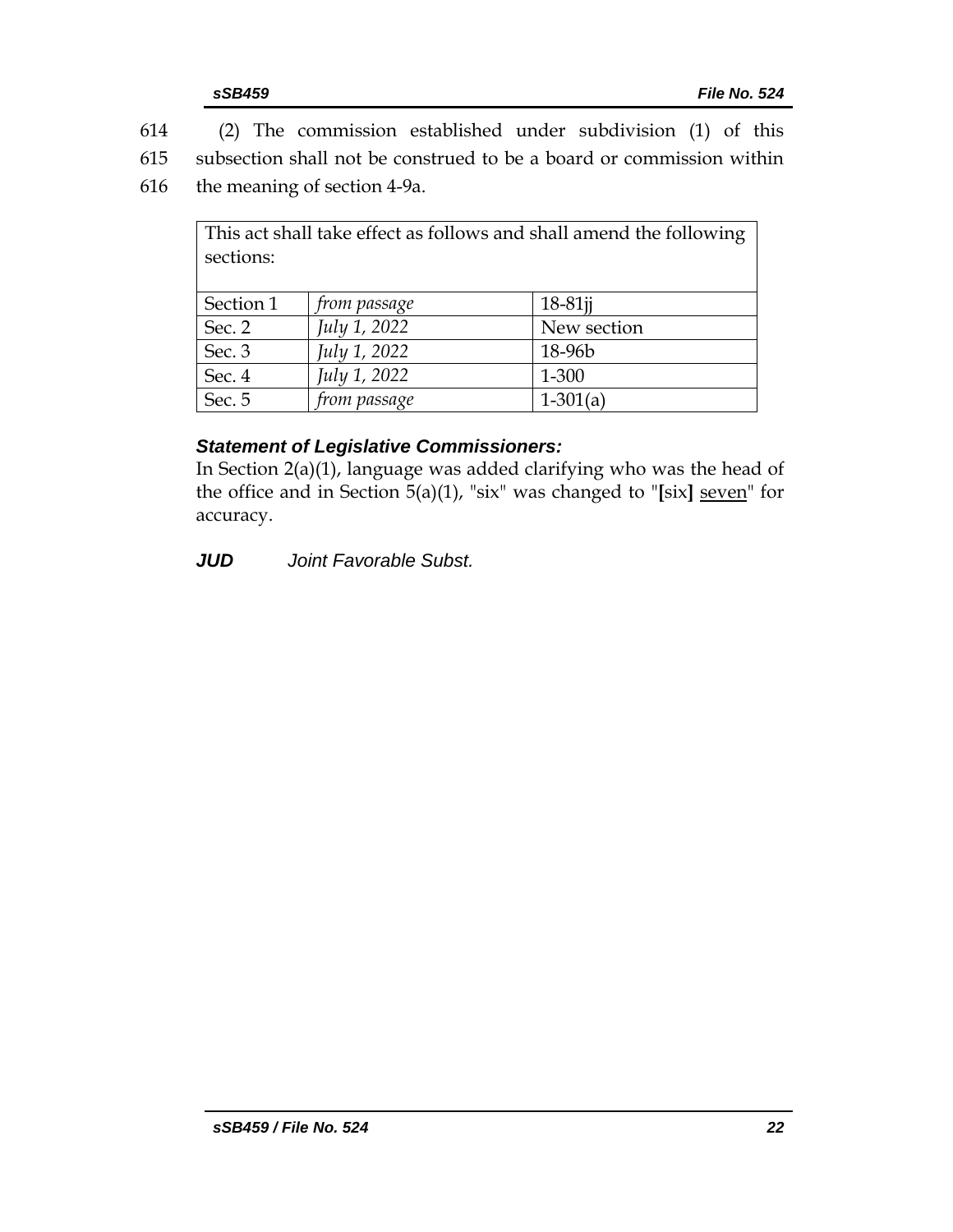*The following Fiscal Impact Statement and Bill Analysis are prepared for the benefit of the members of the General Assembly, solely for purposes of information, summarization and explanation and do not represent the intent of the General Assembly or either chamber thereof for any purpose. In general,*  fiscal impacts are based upon a variety of informational sources, including the analyst's professional *knowledge. Whenever applicable, agency data is consulted as part of the analysis, however final products do not necessarily reflect an assessment from any specific department.*

#### *OFA Fiscal Note*

#### *State Impact:*

| <b>Agency Affected</b>       | <b>Fund-Effect</b> | FY 23 \$ | FY 24 \$ |
|------------------------------|--------------------|----------|----------|
| Governmental Accountability, | GF - Cost          | 485,622  | 485,622  |
| Off.                         |                    |          |          |
| State Comptroller - Fringe   | GF - Cost          | 191,959  | 191,959  |
| Benefits <sup>1</sup>        |                    |          |          |

Note: GF=General Fund

#### *Municipal Impact:* None

#### *Explanation*

The bill expands the correction ombuds program to include all inmates in Department of Correction (DOC) custody and relocates the program to the Office of Governmental Accountability (OGA) resulting in a cost to the OGA. To meet the requirements of the bill the OGA will have to hire one ombudsman and six supporting staff resulting in a cost of \$677,581 in FY 23 and FY 24 (costs include salary, other expenses, and fringe benefits).

The current ombuds program is only for juvenile inmates (less than 55 inmates are under 18) and the bill expands this to the entire DOC population, which is 9,857 inmates as of 4/11/22.

The bill also establishes the Correction Advisory Committee and makes various procedural changes within correction facilities resulting

<sup>&</sup>lt;sup>1</sup>The fringe benefit costs for most state employees are budgeted centrally in accounts administered by the Comptroller. The estimated active employee fringe benefit cost associated with most personnel changes is 40.53% of payroll in FY 23.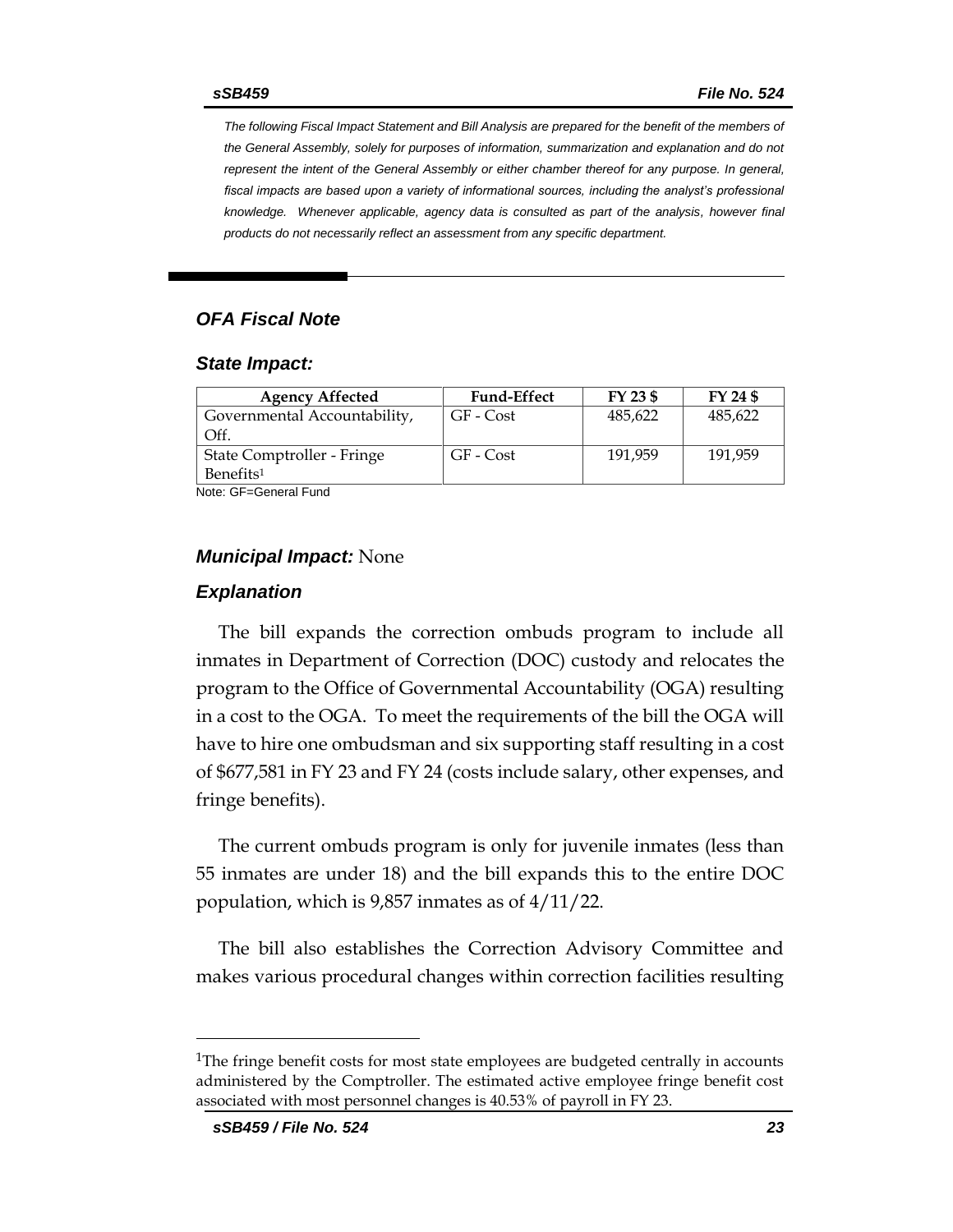in no fiscal impact to the state.

## *The Out Years*

The annualized ongoing fiscal impact identified above would continue into the future subject to inflation.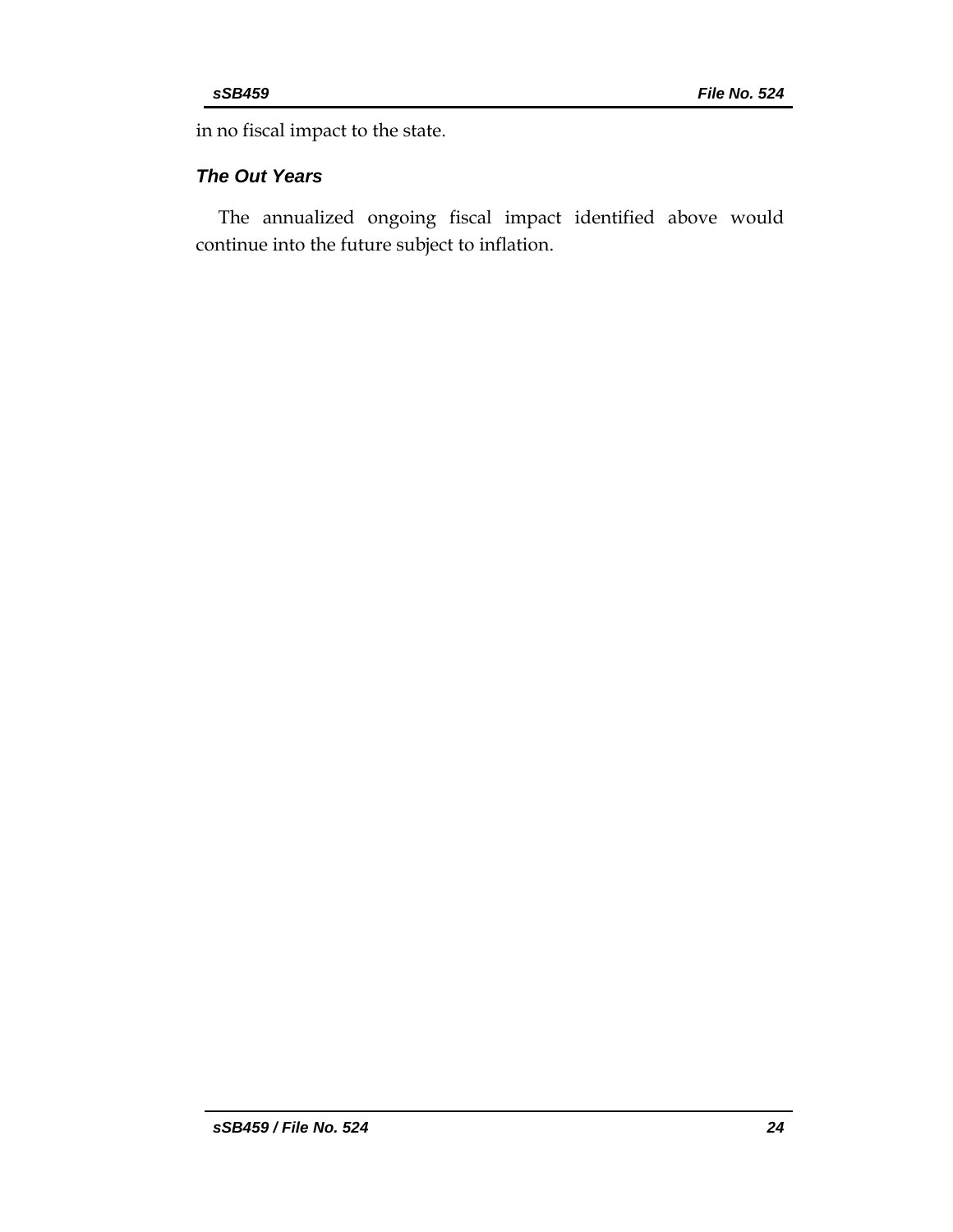## **OLR Bill Analysis sSB 459**

## *AN ACT CONCERNING THE CORRECTION ADVISORY COMMITTEE, THE USE OF ISOLATED CONFINEMENT AND TRANSPARENCY FOR CONDITIONS OF INCARCERATION.*

## **SUMMARY**

This bill limits the amount of time and circumstances under which an incarcerated person may be held in isolated confinement and places new requirements on its use. It also does the following:

- 1. establishes a nine-member Correction Advisory Committee to, among other things, submit a list of correction ombuds candidates to the governor and meet quarterly with the ombuds;
- 2. expands the current correction ombuds program to serve everyone in Department of Correction (DOC) custody rather than only those under age 18, requires it to provide additional services (e.g., evaluations of DOC services to incarcerated individuals), and grants it additional powers (e.g., to privately communicate with anyone in DOC custody and to access additional materials);
- 3. relocates the correction ombuds program from DOC to the Office of Governmental Accountability (OGA) and adds the ombuds or his or her designee to the Governmental Accountability Commission (GAC); and
- 4. requires DOC's report to the Criminal Justice Policy and Planning Division about inmates on restrictive housing and administrative segregation status, which contains aggregated and anonymized data, to instead require similar, disaggregated data on those in isolated confinement.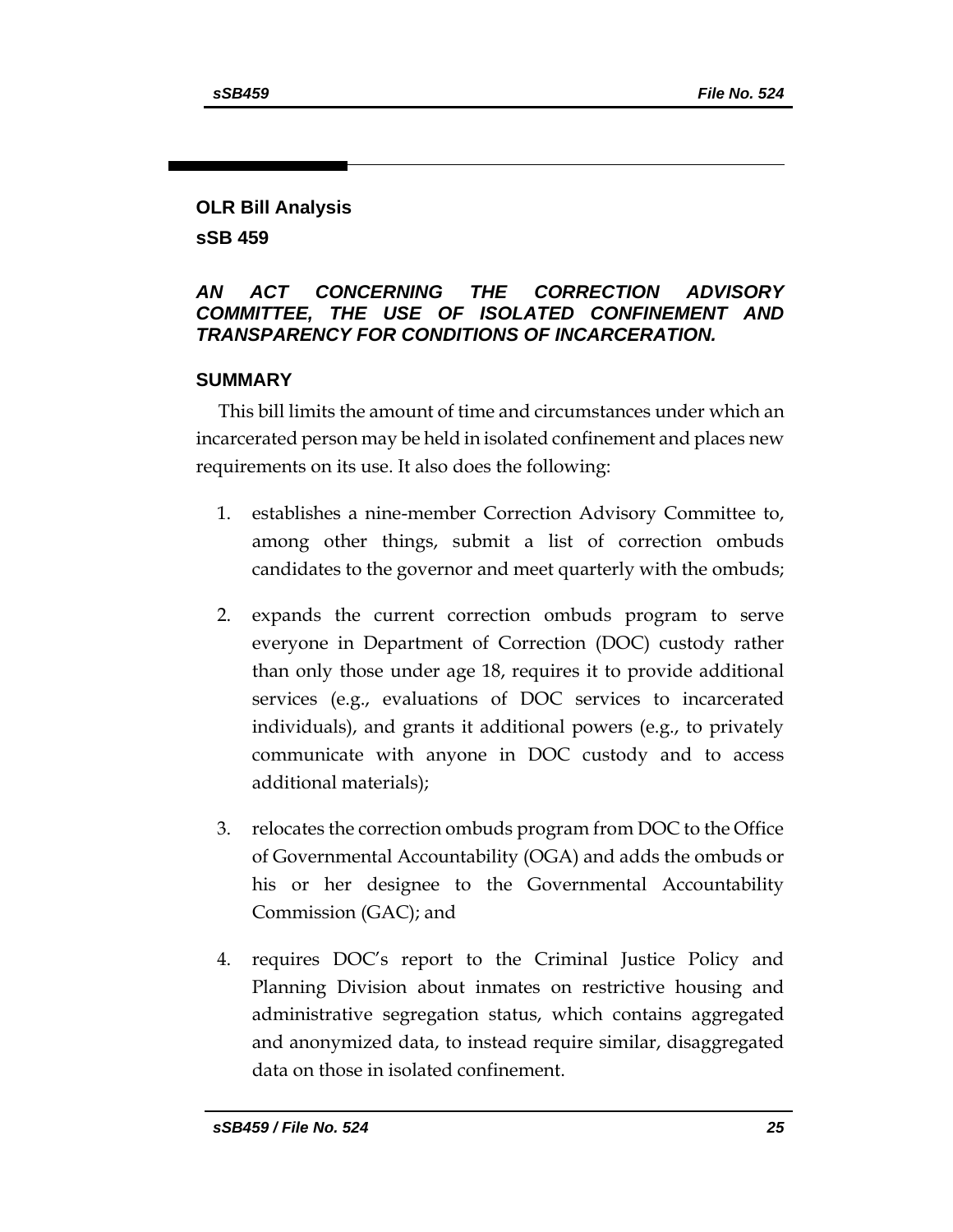The bill also makes various minor, technical, and conforming changes.

EFFECTIVE DATE: July 1, 2022, except the provisions on the Correction Advisory Committee, correction ombuds appointment, and GAC membership are effective upon passage.

## **ISOLATED CONFINEMENT**

The bill limits and places new requirements on DOC's use of isolated confinement on incarcerated individuals, including those in pretrial, presentencing, or post-conviction confinement. Under the bill, "isolated confinement" means any form of confinement in a cell (except during a facility-wide emergency or lockdown or the provision of medical or mental health treatment) with less than the following time out of a cell for all incarcerated individuals:

- 1. four hours per day, beginning July 1, 2022;
- 2. in the general population, four-and-a half-hours per day, beginning October 1, 2022; and
- 3. in the general population, five hours per day, on and after April 1, 2023.

The bill requires that any use of isolated confinement must maintain the least restrictive environment needed for the safety of incarcerated individuals, staff, and facility security. If DOC holds an incarcerated person in isolated confinement, it must do the following:

1. ensure, within 24 hours of initiating the process, that (a) a medical professional (i.e., licensed physician, physician assistant, advanced practice nurse (APRN), registered nurse, or practical nurse) conducts a physical examination and (b) a therapist (i.e., licensed physician who specializes in psychiatry, psychologist, APRN, clinical social worker or master social worker, or licensed professional counselor) conducts a mental health evaluation on the person;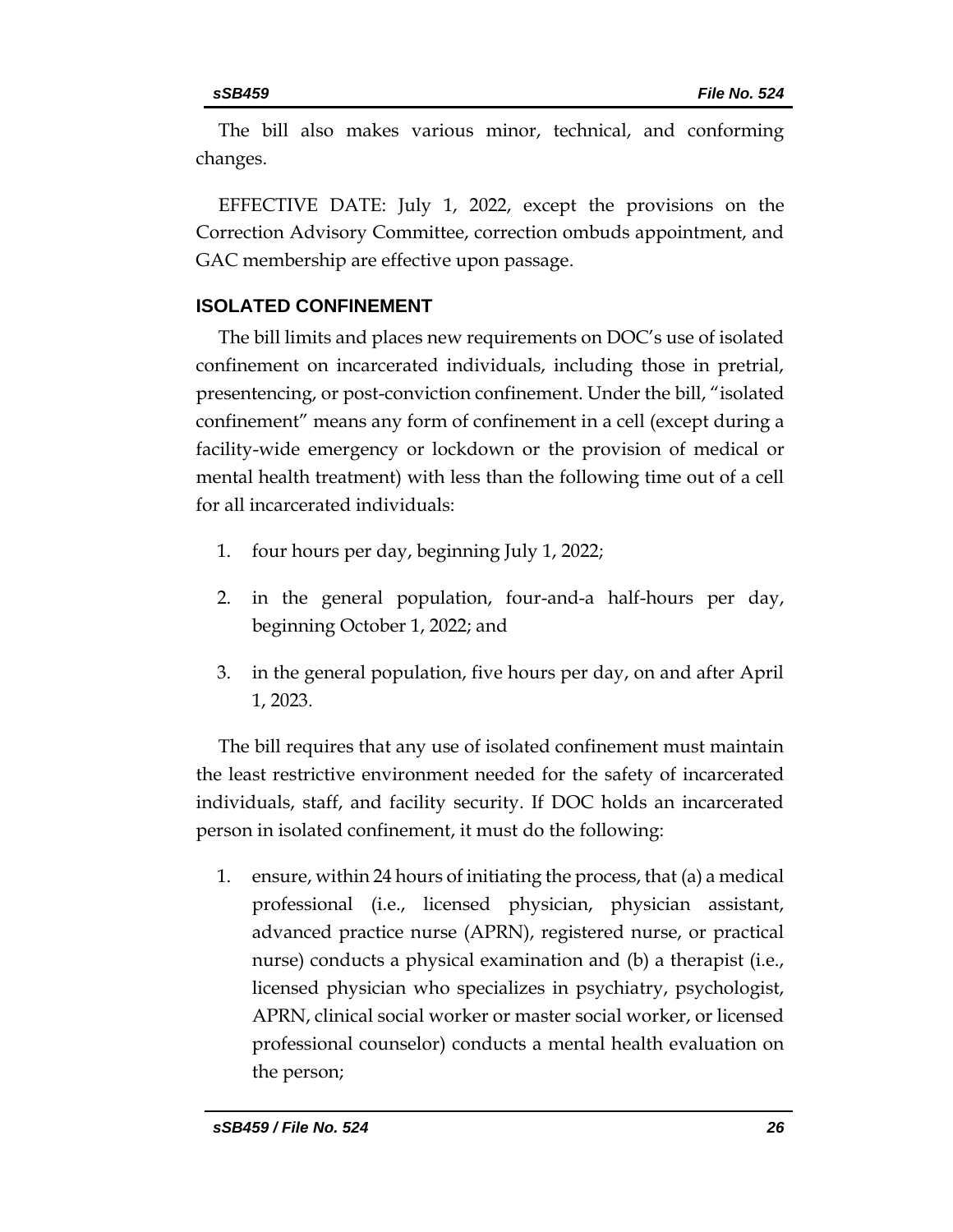- 2. ensure the person's safety and well-being is regularly monitored, including through a daily check-in from a therapist;
- 3. provide the person access to (a) reading materials, paper, and a writing implement; (b) at least three showers per week; and (c) at least two hours out of the cell per day, including at least one hour for recreational purposes; and
- 4. continue de-escalation efforts when applicable and appropriate to the situation.

Under the bill, "de-escalation" means attempting to defuse a crisis without the use of force (i.e., a DOC employee's use of physical force or deadly physical force to compel an incarcerated person's compliance, including by restraints, chemical agents, canines, munitions, or forcible extraction from a cell, other than when responding to a psychiatric emergency).

Additionally, the bill prohibits DOC from placing an individual in isolated confinement until after it has considered less restrictive measures and under the following circumstances:

- 1. for longer than is necessary, or for more than 15 consecutive days or 30 total days within any 60-day period;
- 2. more than once based on the same incident that was previously used for the placement; and
- 3. for protective custody (however, it may use isolated confinement for up to five business days while determining whether protective custody status is appropriate).

## *Minors*

The bill prohibits DOC from holding anyone under age 18 in isolated confinement. Current law prohibits the department from placing minors in administrative segregation (i.e., placing an inmate on restrictive housing status after determining the inmate can no longer be safely managed within the general inmate population of the correctional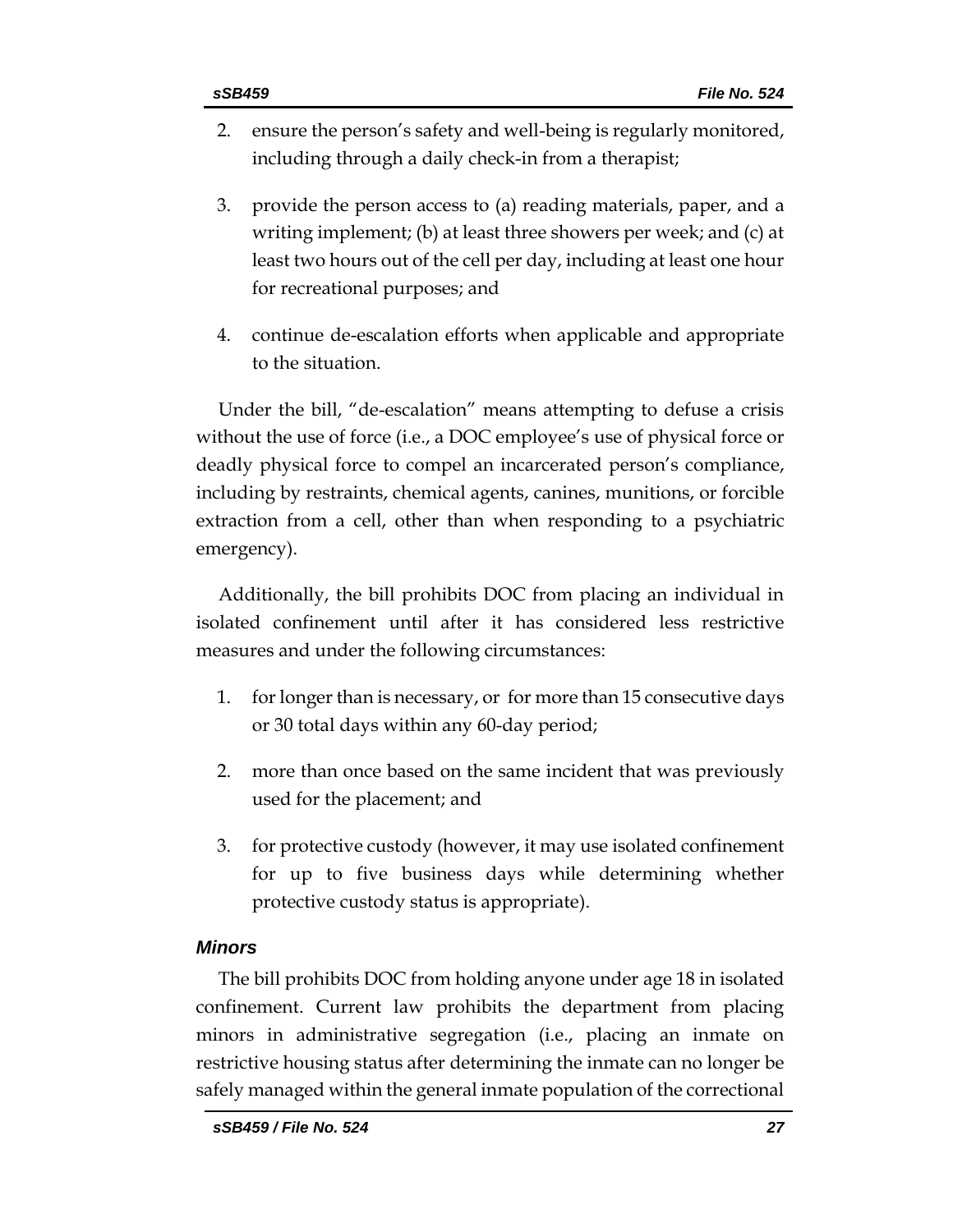facility).

## *Lockdown Restriction and Reporting*

The bill prohibits DOC from imposing a lockdown (i.e., detaining all individuals within their cells) on an entire correctional facility, or on a portion of it, to train staff for more than 24 cumulative hours in any 30 day period.

By January 1, 2024, the bill requires DOC to report to the Judiciary Committee on measures the department has taken to address the following issues:

- 1. the frequency, cause, and duration of lockdowns;
- 2. the presence of individuals with serious mental illness or developmental and intellectual disabilities in isolated confinement or on restrictive housing status;
- 3. efforts to increase the time an incarcerated person spends outside of his or her cell;
- 4. the provision of therapeutic and other pro-social programing for individuals on restrictive housing status;
- 5. the use of in-cell restraints; and
- 6. fostering cooperation and engagement with the correction ombuds and the Correction Advisory Committee.

## **CORRECTION ADVISORY COMMITTEE**

The bill establishes a nine-member Correction Advisory Committee to perform the following functions:

- 1. submit a list of correction ombuds candidates to the governor for his consideration and appointment;
- 2. review the correction ombuds' actions;
- 3. meet at least quarterly to bring matters to the correction ombuds'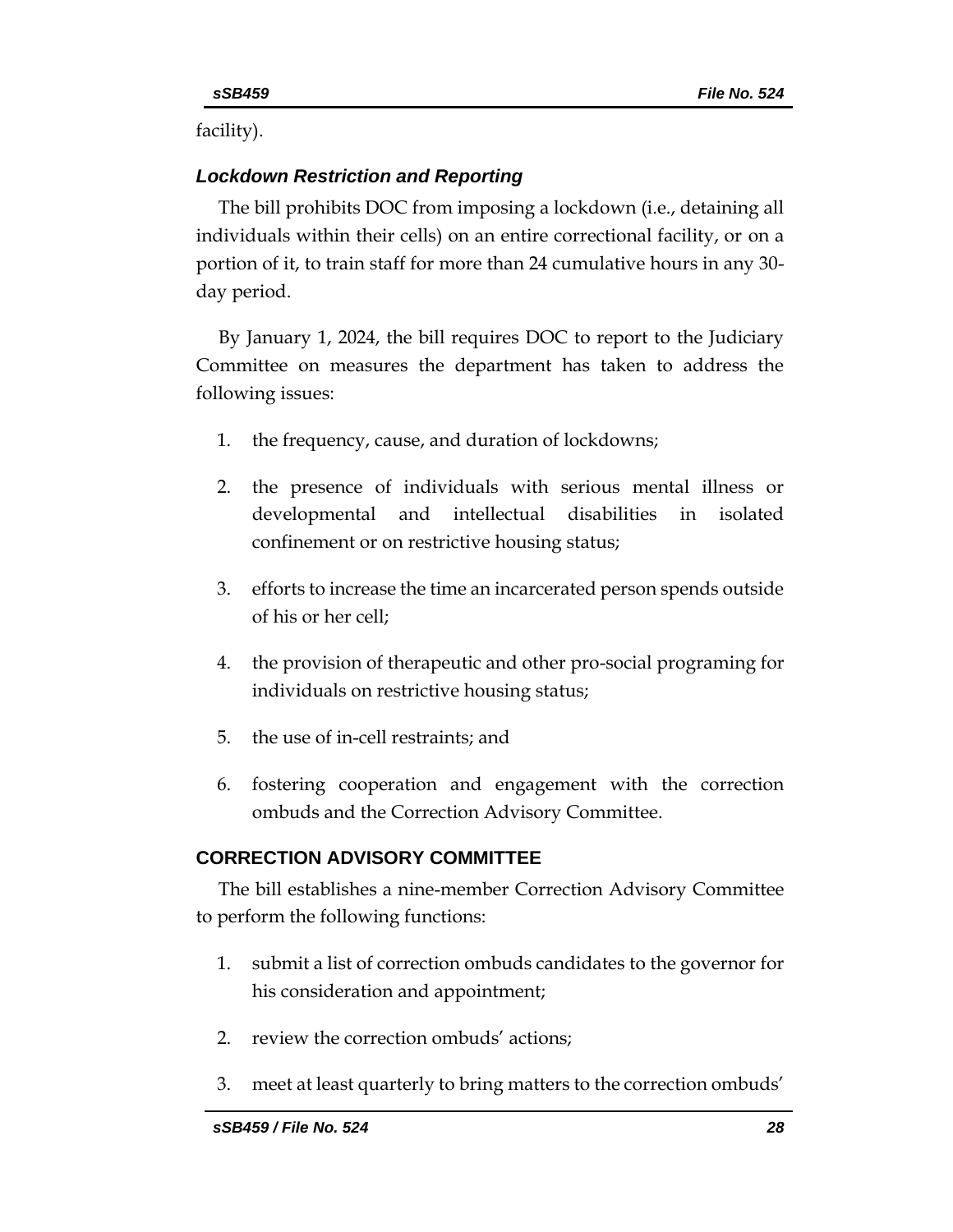attention and consult on his or her services, findings, and recommendations; and

4. hold semiannual public hearings to discuss the correction ombuds' services, findings, and recommendations.

## *Membership*

The following table provides the appointing authority, the number of appointments, criteria for the committee member.

| <b>Appointing</b><br><b>Authority</b>                | <b>Number of</b><br><b>Appointments</b> | <b>Experience or Qualifications</b>                                                                                                                                                                                                                                        |
|------------------------------------------------------|-----------------------------------------|----------------------------------------------------------------------------------------------------------------------------------------------------------------------------------------------------------------------------------------------------------------------------|
| Senate Judiciary<br>Committee<br>chairperson         | One                                     | Is "directly impacted," meaning (1) a<br>person, or the family member of a person,<br>who was previously incarcerated within a<br>DOC facility but is no longer under<br>probation or any DOC supervision or (2)<br>the family member of a person who is in<br>DOC custody |
| House Judiciary<br>Committee<br>chairperson          | One                                     | Has expertise in the law, specifically in the<br>rights of incarcerated individuals                                                                                                                                                                                        |
| Senate president<br>pro tempore and<br>House speaker | One each                                | Has demonstrated interest in advancing the<br>rights and welfare of incarcerated<br>individuals                                                                                                                                                                            |
| Senate minority<br>leader                            | One                                     | Has expertise in providing mental health<br>care to currently or formerly incarcerated<br>individuals                                                                                                                                                                      |
| House minority<br>leader                             | One                                     | Has expertise in providing medical care to<br>currently or formerly incarcerated<br>individuals                                                                                                                                                                            |
| Governor                                             | <b>Three</b>                            | One with experience in corrections and two<br>who are directly impacted                                                                                                                                                                                                    |

**Table 1: Correction Advisory Committee Members**

## *Appointment Procedures*

The bill establishes procedures that appointing authorities must follow to fill initial and vacancy appointments. Within 30 days after the bill passes, or after any vacancy, each appointing authority must submit a letter designating its appointment or appointments to the Judiciary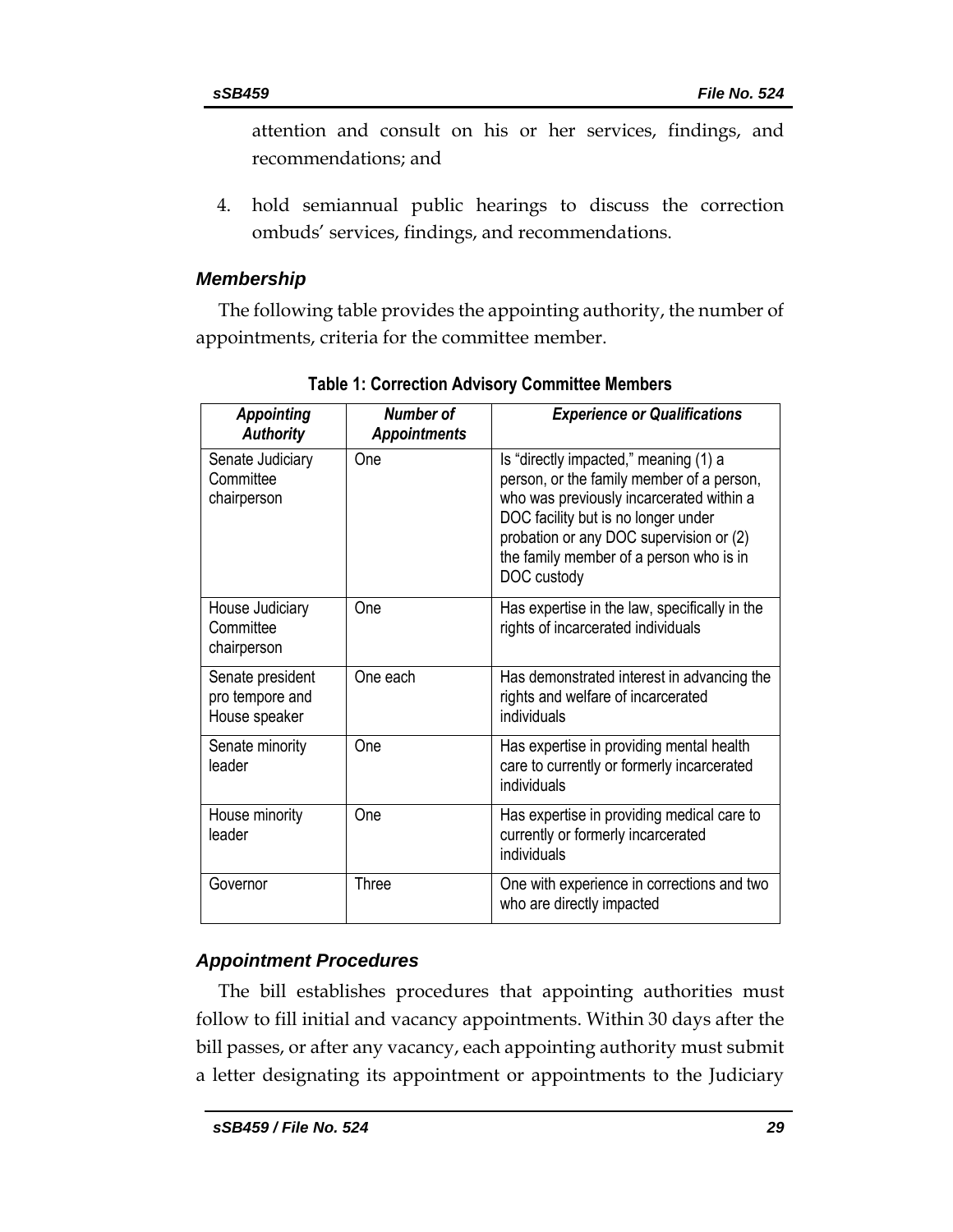Committee, which must post the letters on its website. The Judiciary Committee chairpersons must schedule a public hearing for the proposed appointments, which must be conducted either within 40 days after the bill passes or 10 days after a vacancy letter is submitted.

After the hearing, the bill requires each appointing authority to confirm or withdraw its appointment or appointments. An appointing authority who withdraws an appointment must, within 10 days of the withdrawal, submit a new letter to the Judiciary Committee designating a different appointment or appointments, which are subject to the process above.

## *Committee Deadlines and Terms*

Under the bill, the Correction Advisory Committee chairpersons are the members appointed by the Judiciary Committee chairpersons. The advisory committee chairpersons must schedule and hold the first committee meeting within 60 days after the bill passes.

The bill specifies that committee members serve four-year terms, except that their initial term runs for four years from February 1, 2023. Each member may serve up to two terms. In the event of a vacancy, a vacancy appointment serves the remainder of the original member's term and may be reappointed for up to two more terms.

Within 10 days of each member's first meeting, the member must take an oath of office, administered by a committee chairperson, to diligently and honestly administer the committee's affairs.

Members must serve without compensation but may be reimbursed, within available appropriations, for necessary expenses that they incur while serving on the committee.

Under the bill, a majority of the appointed members constitutes a quorum, which is needed to conduct committee business. A majority vote of the members present is required for committee action.

#### *Immunity*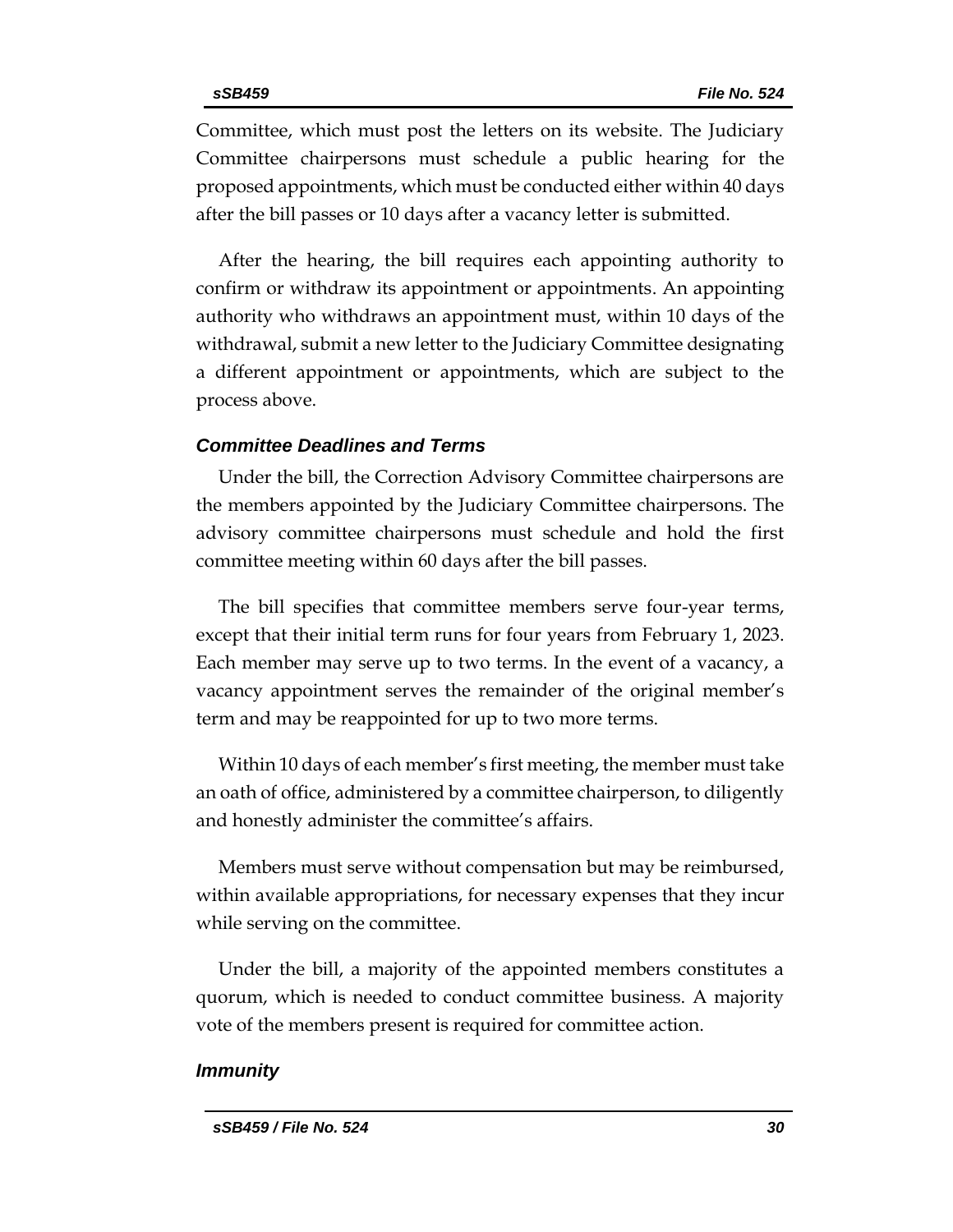The bill requires the state to protect and hold harmless any committee member from financial loss and expense. These include legal fees and costs arising from any claim, demand, or suit for damages due to negligent acts or omissions committed in discharging official duties. They do not include wanton, malicious, or grossly negligent acts or omissions as determined by a court with proper jurisdiction.

#### **CORRECTION OMBUDS**

#### *Correction Ombuds Applications*

Within 80 days after the bill passes, or within 60 days after any correction ombuds vacancy, the committee must solicit applications for the correction ombuds position and meet to consider and interview the most qualified candidates who are Connecticut residents. The committee must select between three and five of the most outstanding candidates, publish the candidate's names on its website, and hold a public hearing that allows public testimony on these candidates. The committee must submit to the governor a list of the selected candidates ranked by committee preference.

#### *Appointment*

Within 30 days after receiving the list the advisory committee submits, the bill requires the governor, with General Assembly approval, to appoint a person qualified by training and experience as the correction ombuds. If at any time the candidate withdraws from consideration before being confirmed by the General Assembly, the designation must be made from the list of remaining candidates submitted to the governor. If the governor fails to designate a candidate from the list within 30 days after receiving it, the candidate ranked first will receive the designation and be referred to the General Assembly for confirmation.

Under the bill, if the General Assembly is not in session, the designated candidate may serve as the acting correction ombuds and be entitled to the compensation, privileges, and powers of the ombuds until the General Assembly meets to act on the appointment.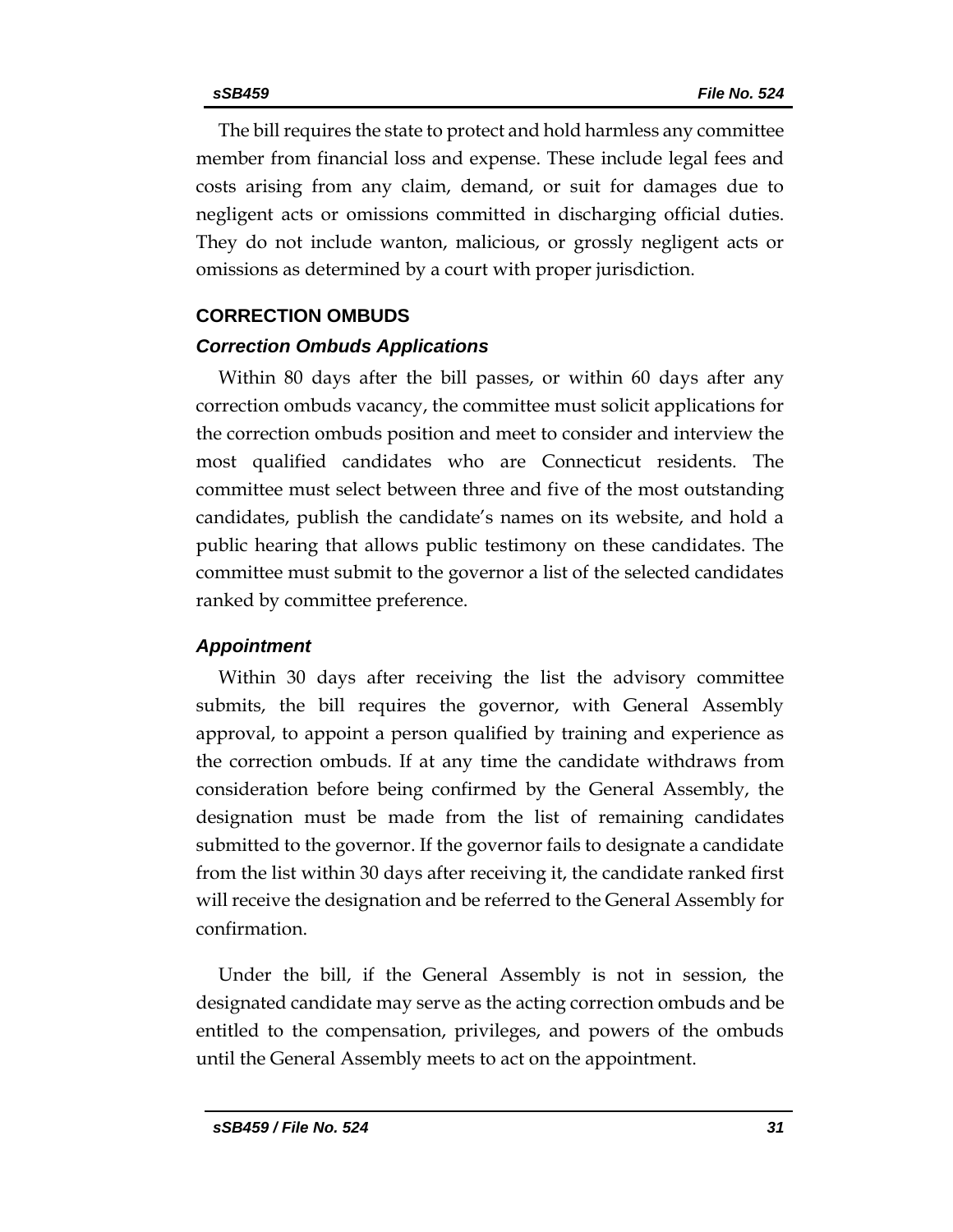The bill specifies that the appointed ombuds' initial term is two years, and he or she may serve until a successor is appointed and confirmed. The person may be reappointed as ombuds for succeeding terms.

#### *Vacancy*

Upon any vacancy of the correction ombuds position, the associate correction ombuds, who is designated by the Correction Advisory Committee, serves as acting correction ombuds. As acting correction ombuds, he or she is entitled to the compensation, privileges, and powers of the ombuds until the legislature meets to act on the appointment. The associate correction ombuds serves as acting correction ombuds until a candidate is confirmed by the General Assembly or, if it is not in session, until the governor designates someone.

## *Office of the Correction Ombuds*

The bill expands the current correction ombuds program to include (1) everyone in DOC custody, rather than just those under age 18, and (2) additional services. Under the bill, the Correction Ombuds Office is moved from DOC to OGA for administrative purposes, and the correction ombuds is the head of the office. Regardless of any state law, the bill requires the correction ombuds to act independently of any department in performing office duties.

## *Ombuds Services*

The bill renames and replaces current law's "ombudsman services" with "ombuds services." Under the bill, ombuds services include:

- 1. evaluating DOC's delivery of services to incarcerated individuals;
- 2. periodically reviewing the procedures DOC established to carry out its statutory duties and evaluating whether the procedures conflict with incarcerated individuals' rights;
- 3. receiving communications from individuals in DOC custody about department decisions, actions, omissions, policies,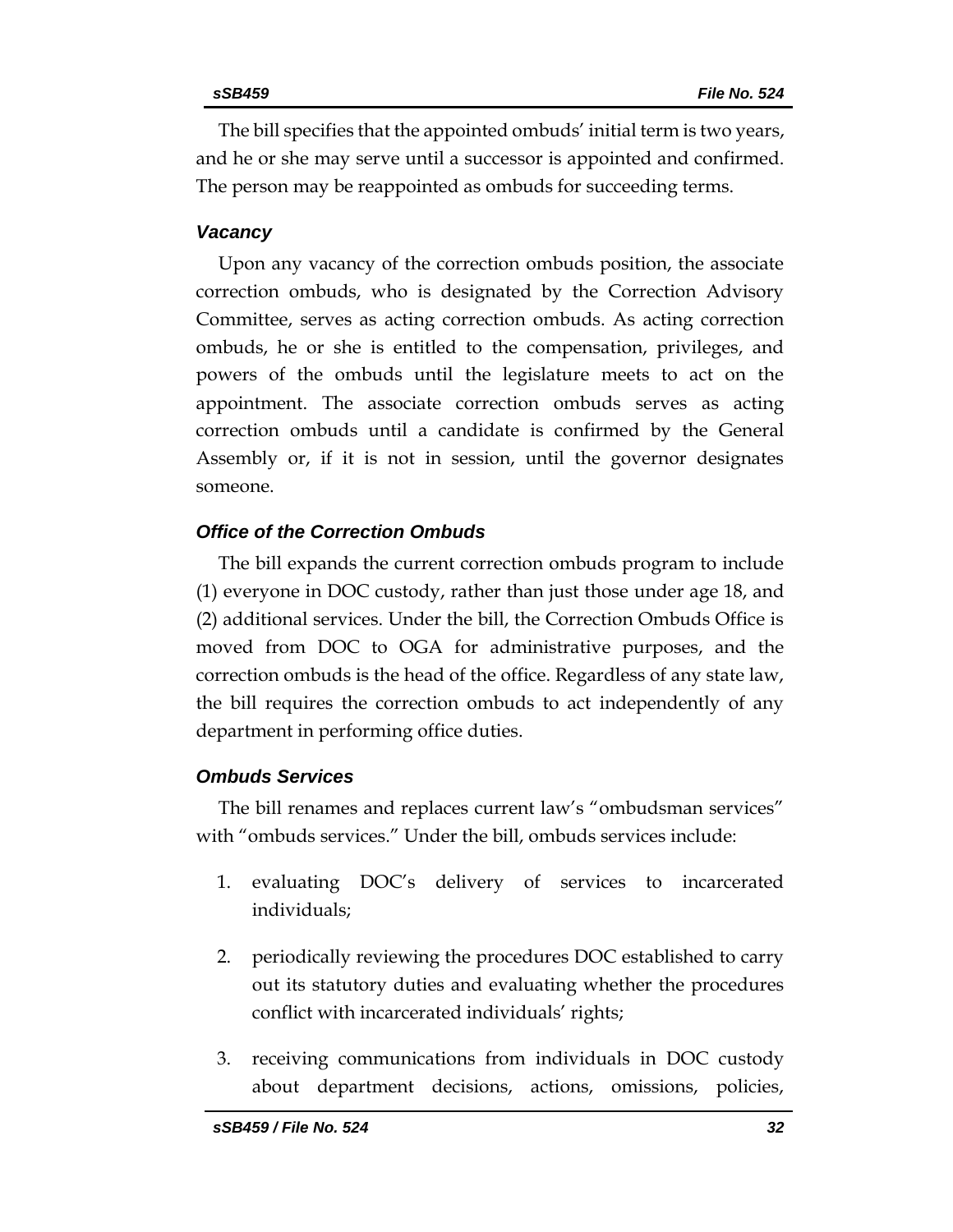procedures, rules, or regulations;

- 4. conducting site visits of DOC correctional facilities;
- 5. reviewing correctional facilities' operation and nonemergency procedures, including use of force procedures;
- 6. recommending procedure and policy revisions to DOC;
- 7. taking all possible actions, including conducting public education programs, undertaking legislative advocacy, and making proposals for systemic reform and formal legal action to secure and ensure the rights of individuals in DOC custody, with the ombuds exhausting all means to reach a resolution before initiating litigation; and
- 8. publishing on its website a semiannual summary of all ombuds services and activities during the six-month period before the publication.

Under current law, ombudsman services include the following:

- 1. receiving complaints from individuals in DOC custody about department decisions, actions, omissions, policies, procedures, rules, or regulations;
- 2. investigating complaints, rendering a decision on their merits, and communicating their decision to the complainants;
- 3. recommending to the DOC commissioner a resolution of any complaint found to have merit; and
- 4. publishing a report of all ombudsman services and activities.

## *Appropriations*

The bill requires the General Assembly to annually appropriate the needed amount to pay the staff salaries, office expenses, and other actual expenses the ombuds office incurs in performing its duties. Any legal or court fees the state obtains in actions the ombuds brings must be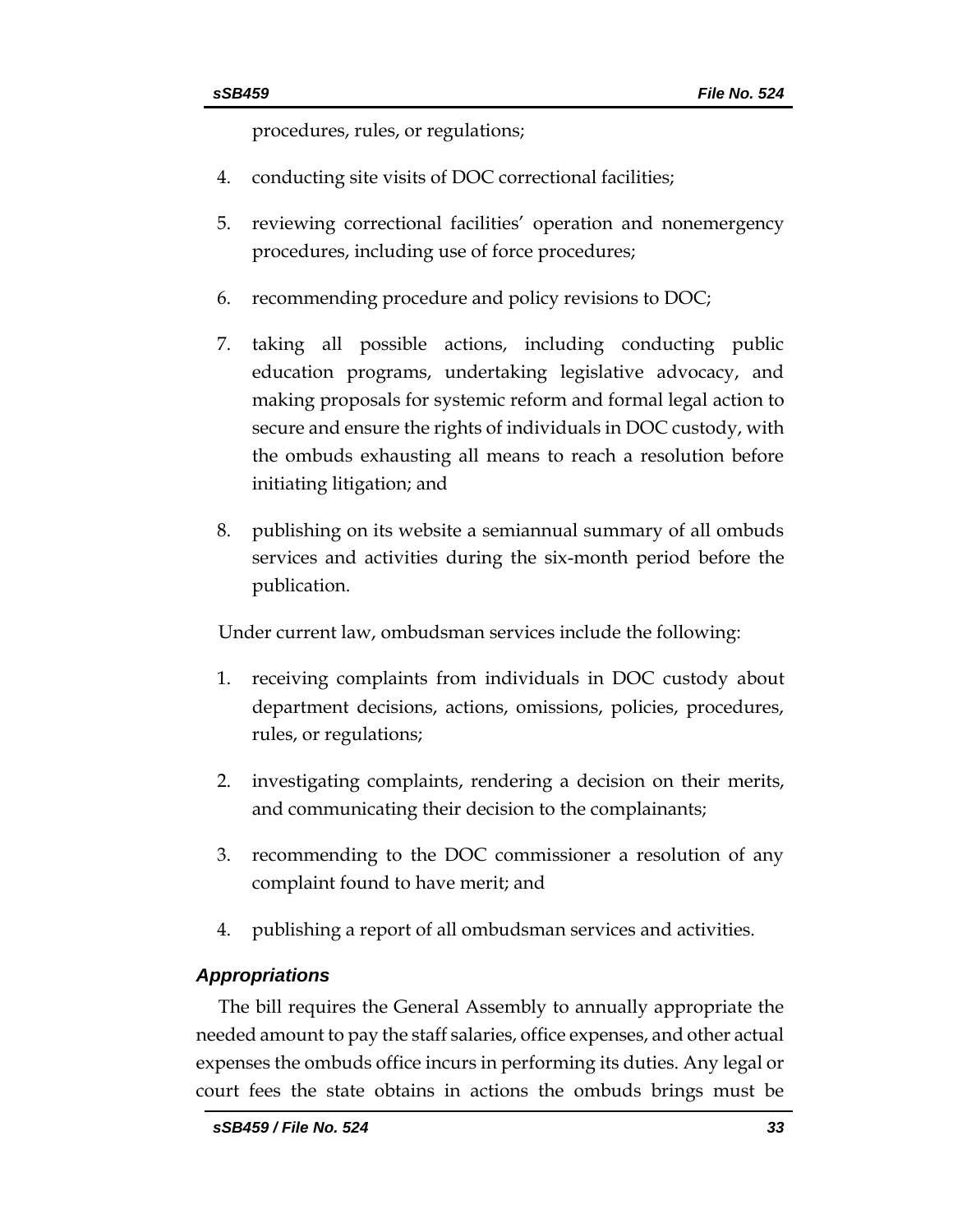deposited in the General Fund.

#### *Investigations and Corroborating Evidence*

Under the bill, the correction ombuds must rely on a variety of sources during investigations to corroborate matters raised by incarcerated individuals or others. If a matter turns on validating a particular incident, the ombuds must endeavor to rely on communications from incarcerated individuals who have reasonably pursued a resolution of the complaint through any existing DOC internal grievance procedures.

The bill also requires the ombuds, in all events, to make a good faith effort to provide the DOC commissioner an opportunity to investigate and respond to concerns before making them public.

#### *Confidentiality and Exceptions*

Under current law, with exceptions, communications between someone under age 18 who is in DOC custody and the correction ombudsman are generally confidential. The bill extends similar protections and exceptions to everyone in DOC custody.

Under the bill, all oral and written communications, and records relating to these communications, between a person in DOC custody and the correction ombuds staff are generally confidential and not disclosable without the person's consent. This confidential information also includes the complainant's identity, the details of the communications, and the ombuds' findings. However, the bill allows the ombuds to disclose, without the person's consent, general findings or policy recommendations based on these communications so long as no individually identifiable information is disclosed. The bill requires the ombuds to disclose sufficient information to the DOC commissioner, or his designee, as necessary to respond to the ombuds' inquiries or to carry out recommendations, but the information may not be further disclosed outside of DOC.

Regardless of the confidentiality provision above, whenever in the course of carrying out the ombuds' duties, the ombuds or a staff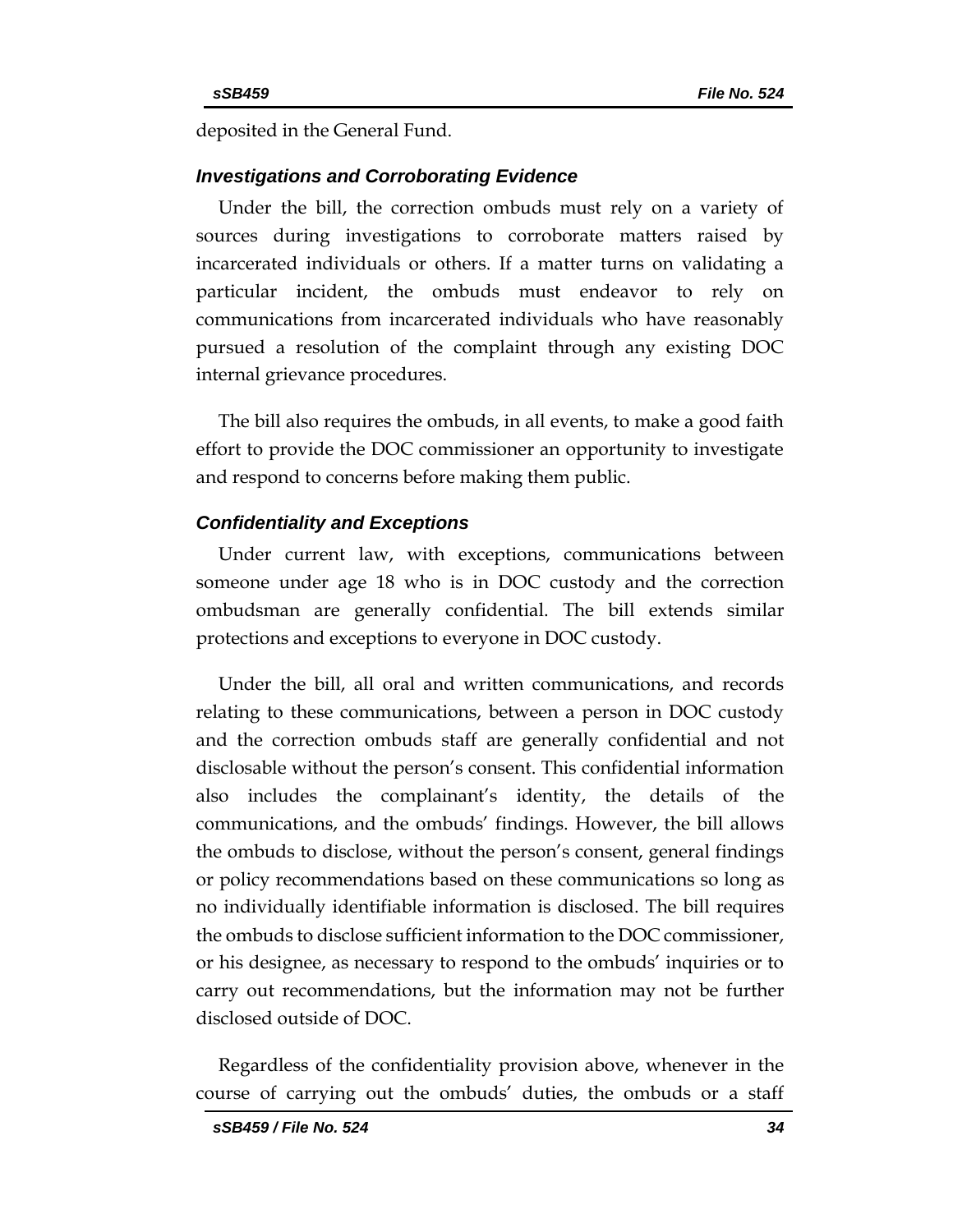member becomes aware of the commission or planned commission of a criminal act or threat that he or she reasonably believes is likely to result in death or substantial bodily harm, then the bill requires the ombuds to notify the DOC commissioner or an administrator of any correctional facility housing the perpetrator or potential perpetrator about the act or threat, and its nature and target.

Regardless of any state laws on confidentiality of records and information, the bill grants the ombuds access to, and the right to inspect and copy, any records needed to carry out his or her responsibilities. This provision does not compel access to any record (1) protected by attorney-client privilege or attorney-work product doctrine, (2) related to pending internal or external investigations, or (3) related to emergency procedures (i.e., procedures DOC uses to manage control of tools, keys, and armories and concerning emergency plans, emergency response units, facility security levels and standards, and radio communications).

In performing the ombuds duties, the bill allows the ombuds to privately communicate with any person in DOC custody. The communications are confidential except as provided by the bill's provisions on corroborating matters and exceptions to confidential communications.

Under the bill, the following information is confidential and not subject to disclosure under the Freedom of Information Act, except as provided by the bill's provisions on corroborating matters and exceptions to confidential communications:

- 1. the name, address, and other personally identifying information of a person making a complaint to the ombuds;
- 2. information obtained or generated by the ombuds office during investigation; and
- 3. confidential records the ombuds or the office obtains.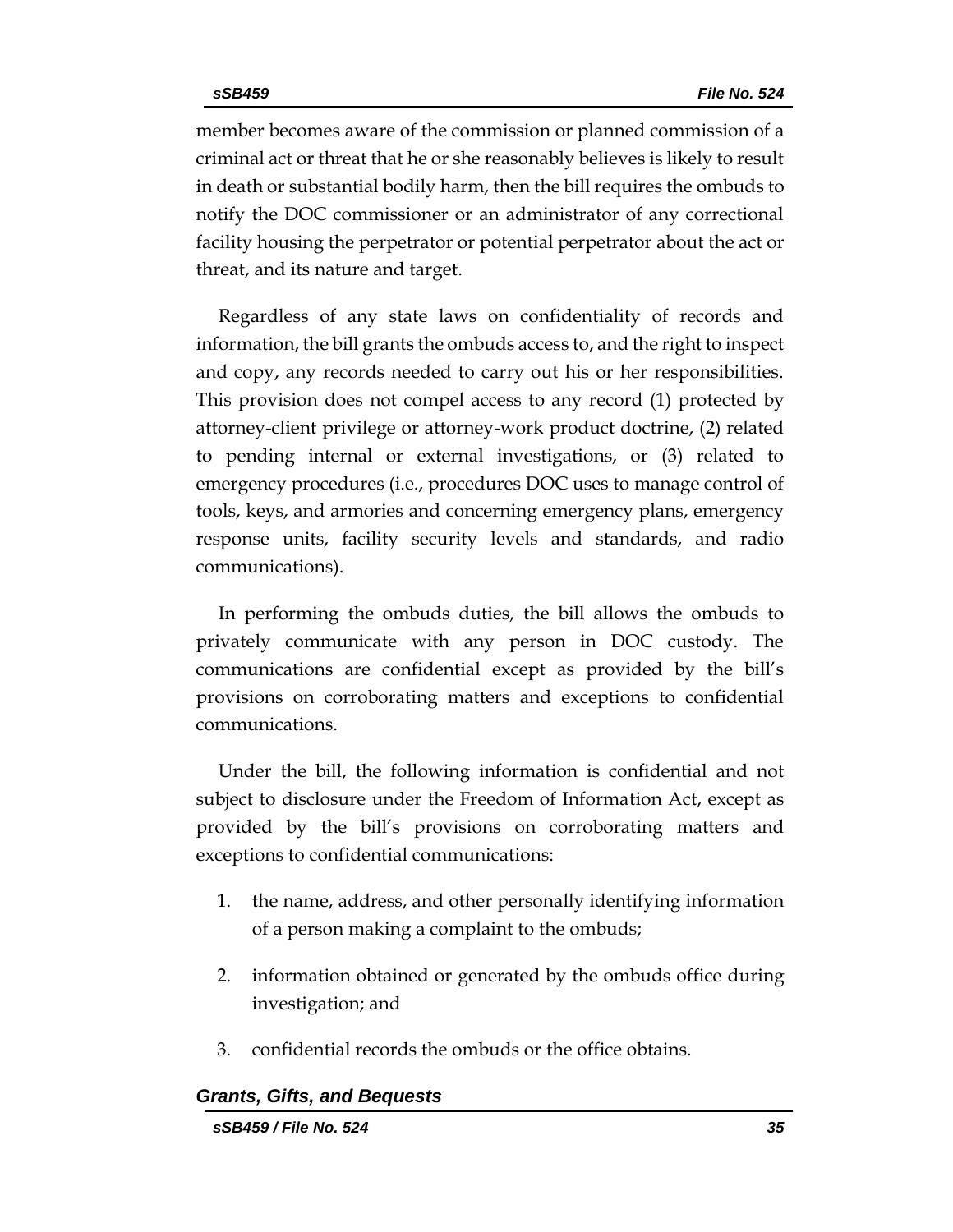The bill establishes a correction ombuds account as a separate, nonlapsing account in the General Fund. The bill allows the ombuds to apply for and accept grants, gifts, and bequests of funds from other states and federal and interstate agencies to carry out his or her responsibilities under the bill. Any funds received under this provision must be credited into this account and may be used by the ombuds to perform his or her duties.

#### *Retaliation Prohibited*

The bill prohibits state or municipal agencies from discharging, or in any manner discriminating or retaliating against, any employee who in good faith makes a complaint to the correction ombuds or cooperates with the ombuds office in an investigation.

#### *Legislative Report*

The bill requires the correction ombuds to submit an annual report to the Judiciary Committee, beginning by December 1, 2023, on the confinement conditions in the state's correctional facilities and halfway houses. The report must detail the correction ombuds' findings and recommendations.

#### **OGA**

The bill moves the ombuds office from DOC to OGA. By law, OGA consists of independent divisions for which it provides consolidated personnel, payroll, affirmative action, and administrative and business office functions, including information technology associated with these functions. These divisions have independent decision-making authority, including the ability to make decisions on budgetary issues and employing necessary staff.

By law, the GAC is within OGA and is responsible for (1) recommending OGA executive administrator candidates to the governor and (2) terminating the executive administrator's employment, if necessary. The bill adds the correction ombuds or the ombuds' designee, who cannot be a state employee, to the commission.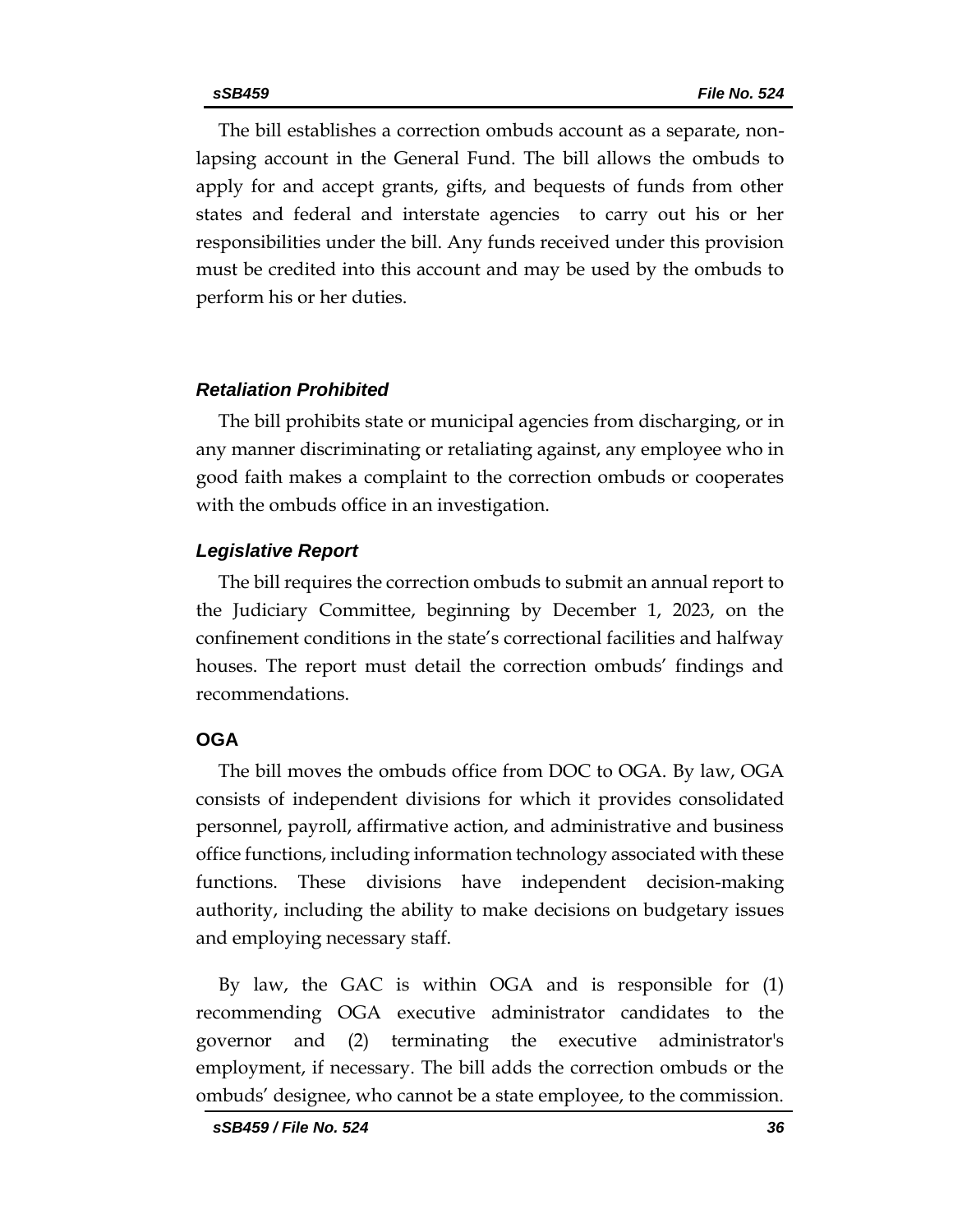## **ANNUAL REPORT ON CERTAIN DATA** *Current Reporting Requirements*

The bill modifies the requirements for the report that DOC must at least annually submit to the Criminal Justice Policy and Planning Division. Under current law, the report must contain certain aggregated and anonymized data on inmates' restrictive housing or administrative segregation status, including the following:

- 1. number of individuals on restrictive housing status on the first day of each of the prior 12 months;
- 2. disaggregated data based on an inmate's age, gender identity, ethnicity, mental health score (if one exists), and the form and phase of housing in which the individual is held on restrictive housing status;
- 3. number of individuals whose cumulative time on administrative segregation status falls within each of 14 specified ranges, which span from one day to more than 3,650 days; and
- 4. number of inmates in each correctional facility who spent more than 15 cumulative days on administrative segregation status, and disaggregated data for each.

The bill also removes a requirement that DOC publish on its website a description of any form and phase of housing used at any correctional facilities for inmates on restrictive housing status.

## *Reporting Requirements Under the Bill*

Instead of the data on inmates on administrative or restricted housing status, the bill requires DOC to provide similar data about incarcerated individuals in isolated confinement. Under the bill, the data must be anonymous'; disaggregated and broken down by facility; and include the age, race, and sex of the incarcerated individuals included in the data. The bill also specifies that DOC must annually submit the report on or before January 1.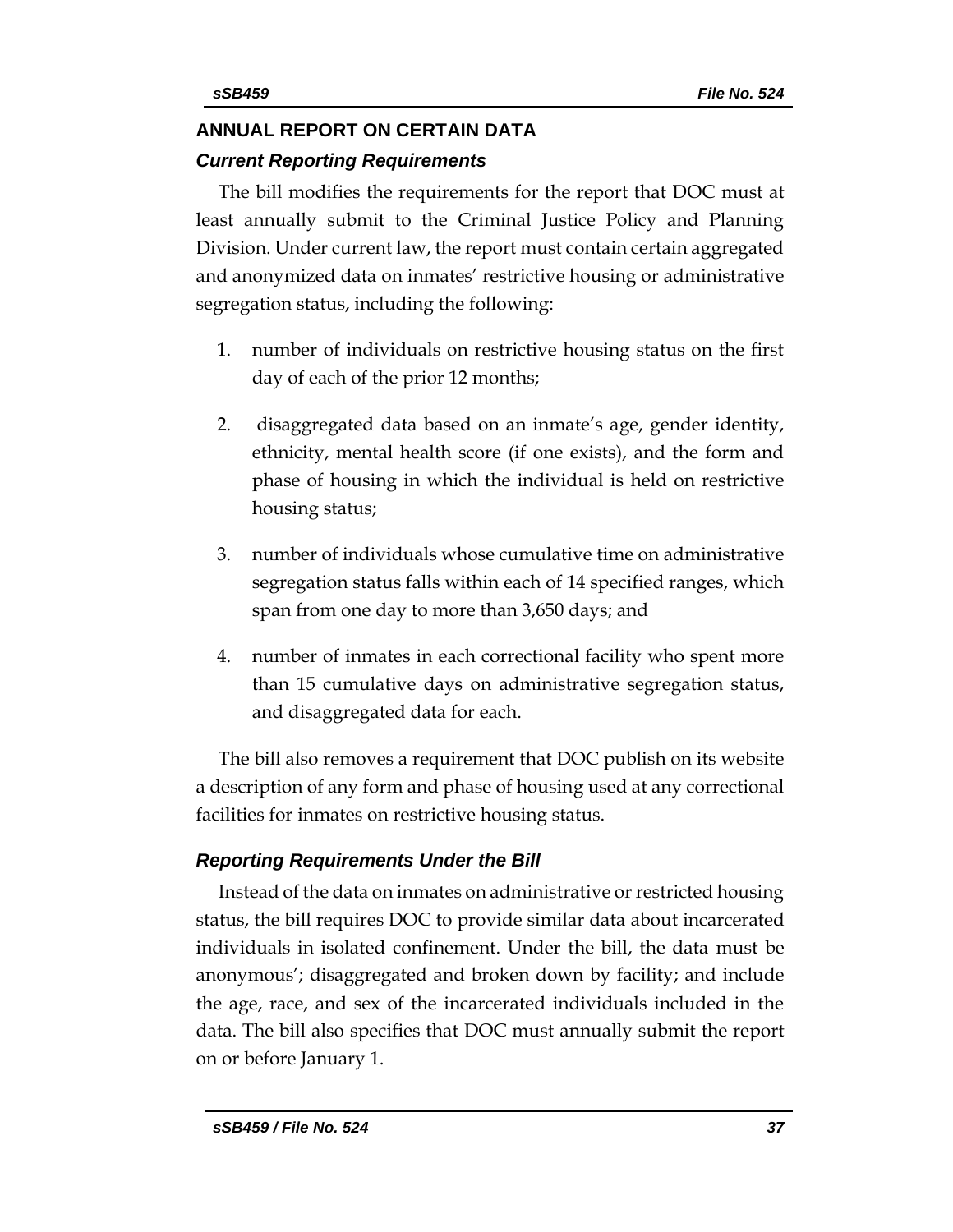The bill requires the report to include the number of incarcerated individuals who were in isolated confinement for more than 15 cumulative days in the previous calendar year, broken down by different ranges of time (16 to 30 days, 31 to 60 days, 61 to 90 days, and more than 90 days).

The bill also requires the report to include the following:

- 1. the number of incidents broken down by month during the previous calendar year in DOC facilities categorized as (a) suicides, (b) attempted suicides, (c) self-harm, (d) assaults by incarcerated individuals on staff members, and (e) assaults and fights between incarcerated individuals;
- 2. monthly reports showing the total number of incarcerated individuals on whom DOC used force, including the use of (a) chemical agent devices, (b) full stationary restraints, (c) deadly physical force, (d) in-cell restraints, (e) less than lethal munitions, (f) lethal munitions, (g) medical restraints, (h) physical force, (i) therapeutic restraints, (j) cell extraction, and (k) canines;
- 3. grievances (i.e., formal complaints against DOC) that incarcerated individuals filed, broken down by month, including the number dismissed, affirmed, or otherwise resolved;
- 4. programs offered to incarcerated individuals, including the program title and a brief description of the program; the number of spots available in the program; and the number of individuals enrolled in the program on the first of each month;
- 5. internal DOC work assignments held by incarcerated individuals, including the work assignment title; the daily wage paid; and the number of individuals in each position at the beginning of each month; and
- 6. external jobs held by incarcerated individuals working for outside employers, including the job title; hourly wage paid; the number of individuals in each position as of the first of each